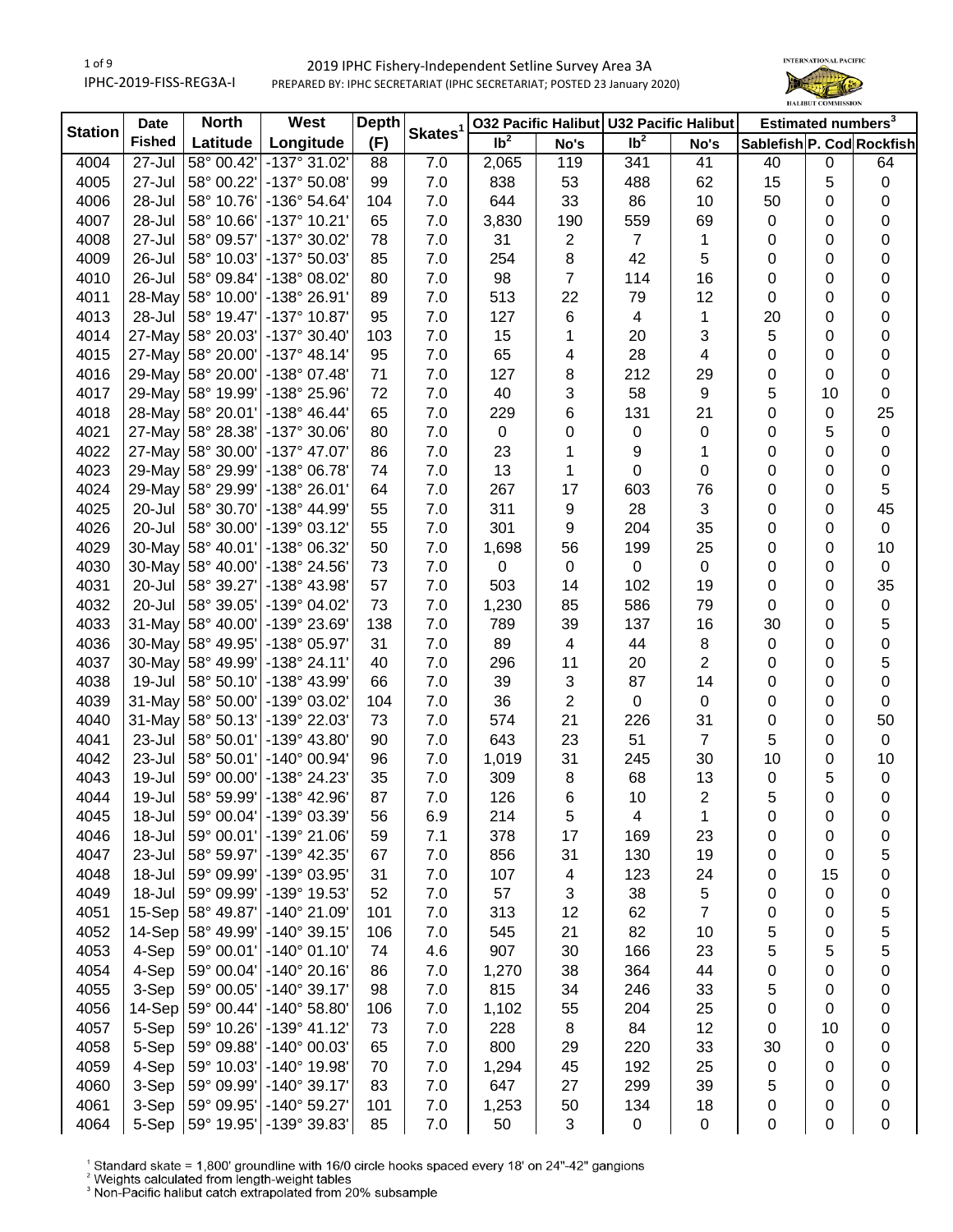

| <b>Station</b> | <b>Date</b>   | <b>North</b><br>West |                           | <b>Depth</b> |                     | <b>032 Pacific Halibut</b> |                         | <b>U32 Pacific Halibut</b> |                         | Estimated numbers <sup>3</sup> |    |             |
|----------------|---------------|----------------------|---------------------------|--------------|---------------------|----------------------------|-------------------------|----------------------------|-------------------------|--------------------------------|----|-------------|
|                | <b>Fished</b> | Latitude             | Longitude                 | (F)          | Skates <sup>1</sup> | Ib <sup>2</sup>            | No's                    | Ib <sup>2</sup>            | No's                    | Sablefish P. Cod Rockfish      |    |             |
| 4065           | $28 - Aug$    | 59° 19.91'           | -139° 59.98'              | 88           | 6.9                 | 491                        | 22                      | 27                         | 3                       | 0                              | 0  | 0           |
| 4066           | 1-Sep         | 59° 19.88'           | -140° 20.09'              | 70           | 7.0                 | 1,235                      | 50                      | 313                        | 41                      | $\pmb{0}$                      | 0  | 0           |
| 4067           | 1-Sep         | 59° 20.14'           | $-140^{\circ}$ 39.12'     | 77           | 7.0                 | 598                        | 21                      | 321                        | 41                      | 5                              | 0  | $\pmb{0}$   |
| 4068           | 10-Sep        | 59° 20.00'           | $-140^{\circ}$ 59.41'     | 87           | 6.9                 | 792                        | 40                      | 123                        | 16                      | 0                              | 0  | 0           |
| 4069           | 10-Sep        | 59° 20.09'           | $-141°$ 14.12             | 183          | 7.0                 | 273                        | 14                      | 0                          | 0                       | 79                             | 0  | 10          |
| 4070           | 10-Sep        | 59° 20.06'           | -141° 39.28'              | 104          | 7.0                 | 1,817                      | 87                      | 102                        | 13                      | 0                              | 0  | $\pmb{0}$   |
| 4071           | 9-Sep         | 59° 20.75'           | $-141°57.91'$             | 113          | 7.2                 | 1,100                      | 54                      | 20                         | 2                       | 0                              | 0  | 5           |
| 4072           | 28-Aug        | 59° 30.44'           | -139° 59.94'              | 60           | 6.9                 | 0                          | $\pmb{0}$               | 8                          | 1                       | 0                              | 0  | $\pmb{0}$   |
| 4073           | 1-Sep         | 59° 29.93'           | -140° 18.93'              | 126          | 7.0                 | 43                         | $\mathbf{1}$            | 0                          | $\mathbf 0$             | $\pmb{0}$                      | 0  | 5           |
| 4074           | 8-Sep         | 59° 30.12'           | -140° 38.85'              | 153          | 7.0                 | 304                        | 13                      | 10                         | 1                       | 30                             | 0  | 10          |
| 4075           | 8-Sep         | 59° 30.03'           | -140° 57.99'              | 164          | 6.9                 | 146                        | $\overline{7}$          | 0                          | 0                       | 59                             | 0  | 15          |
| 4076           | 9-Sep         | 59° 29.53'           | -141° 18.56'              | 91           | 7.0                 | 166                        | $\boldsymbol{9}$        | 0                          | $\boldsymbol{0}$        | 0                              | 0  | $\pmb{0}$   |
| 4077           | 9-Sep         | 59° 29.79'           | $-141^{\circ}$ 38.02'     | 90           | 7.0                 | 50                         | $\overline{\mathbf{c}}$ | 0                          | $\boldsymbol{0}$        | 5                              | 0  | $\,0\,$     |
| 4078           | 9-Sep         | 59° 29.95'           | $-141^{\circ}$ 57.80'     | 98           | 7.0                 | 204                        | 11                      | $\overline{7}$             | 1                       | $\pmb{0}$                      | 0  | $\,0\,$     |
| 4079           | 27-Aug        | 59° 39.79'           |                           | 79           |                     |                            |                         |                            | 11                      |                                |    |             |
|                |               |                      | -139° 59.09'              |              | 7.0                 | 922                        | 28                      | 84                         |                         | 0                              | 74 | $\,0\,$     |
| 4080           | 9-Sep         | 59° 39.90'           | $-140^{\circ}$ 58.40'     | 29           | 7.0                 | 26                         | 1                       | 0                          | $\boldsymbol{0}$        | 0                              | 0  | $\pmb{0}$   |
| 4081           | 9-Sep         | 59° 40.01'           | $-141°$ 19.12'            | 35           | 7.0                 | 0                          | 0                       | 0                          | $\boldsymbol{0}$        | 0                              | 0  | $\,0\,$     |
| 4082           | 7-Sep         | 59° 40.38'           | $-141°38.02'$             | 48           | 6.9                 | 0                          | 0                       | 0                          | $\mathbf 0$             | 0                              | 0  | $\,0\,$     |
| 4083           | 6-Sep         | 59° 40.28'           | -141° 58.02'              | 81           | 7.0                 | 332                        | 13                      | 9                          | 1                       | 0                              | 0  | $\,0\,$     |
| 4084           | 10-Sep        | 59° 39.69'           | $-142^{\circ}$ 18.10      | 120          | 7.0                 | 136                        | $\overline{7}$          | 9                          | 2                       | 0                              | 0  | $\pmb{0}$   |
| 4085           | 11-Sep        | 59° 40.02'           | $-142^{\circ}$ 38.49'     | 214          | 7.6                 | 404                        | 20                      | 41                         | 5                       | 59                             | 0  | 5           |
| 4086           | 11-Sep        | 59° 40.01'           | -142° 58.37'              | 106          | 7.2                 | 1,301                      | 57                      | 14                         | 2                       | 0                              | 5  | $\pmb{0}$   |
| 4087           | 11-Sep        | 59° 40.01'           | $-143°$ 16.46'            | 148          | 6.9                 | 895                        | 29                      | 6                          | 1                       | 20                             | 5  | 0           |
| 4088           | 12-Sep        | 59° 39.71'           | -143° 37.03'              | 78           | 7.0                 | 857                        | 29                      | 132                        | 16                      | 0                              | 0  | 10          |
| 4089           | $13-Sep$      | 59° 40.07'           | $-143^{\circ}57.74'$      | 68           | 7.1                 | 701                        | 19                      | 31                         | 3                       | 0                              | 0  | 10          |
| 4090           | $13-Sep$      | 59° 40.28'           | -144° 16.52'              | 86           | 7.0                 | 276                        | 10                      | 5                          | 1                       | 0                              | 0  | 5           |
| 4091           | $13-Sep$      | 59° 40.07'           | -144° 36.54'              | 80           | 7.0                 | 24                         | 1                       | 0                          | $\mathbf 0$             | $\pmb{0}$                      | 0  | $\,0\,$     |
| 4092           | 6-Sep         | 59° 50.29'           | $-141°59.21'$             | 38           | 7.0                 | 0                          | $\pmb{0}$               | 0                          | $\pmb{0}$               | $\pmb{0}$                      | 0  | $\pmb{0}$   |
| 4093           | 5-Sep         | 59° 50.02'           | $-142^{\circ}$ 18.45'     | 48           | 7.0                 | 1,993                      | 57                      | 76                         | 10                      | $\pmb{0}$                      | 0  | 5           |
| 4094           | 5-Sep         | 59° 49.95'           | -142° 37.51'              | 83           | 6.8                 | 999                        | 31                      | 25                         | 3                       | 0                              | 0  | $\,0\,$     |
| 4095           | 4-Sep         | 59° 50.03'           | -142° 57.80'              | 95           | 7.0                 | 146                        | 6                       | 13                         | $\overline{c}$          | 5                              | 0  | $\,0\,$     |
| 4096           | 2-Sep         | 59° 50.25'           | -143° 17.87'              | 121          | 7.0                 | 330                        | 19                      | 94                         | 11                      | 10                             | 0  | 0           |
| 4097           | 3-Sep         | 59° 50.10'           | -143° 37.97'              | 154          | 7.0                 | 131                        | 6                       | 0                          | $\pmb{0}$               | 40                             | 0  | 35          |
| 4098           | 1-Sep         | 59° 50.17'           | $-143°58.19'$             | 49           | 7.0                 | 106                        | 4                       | 39                         | 5                       | $\pmb{0}$                      | 0  | $\mathbf 0$ |
| 4099           | 1-Sep         |                      | 59° 49.94'   -144° 17.34' | 36           | 7.0                 | 201                        | 6                       | 35                         | 5                       | 5                              | 35 | 0           |
| 4100           | 4-Sep         | 60° 00.03'           | -142° 39.86'              | 43           | 7.0                 | 87                         | 2                       | 7                          | 1                       | 0                              | 0  | 0           |
| 4101           | 4-Sep         | 59° 59.97'           | -142° 58.72'              | 63           | 6.9                 | 0                          | $\pmb{0}$               | 0                          | 0                       | 0                              | 0  | 0           |
| 4104           | 8-Jun         | 59° 19.91'           | -146° 54.97'              | 105          | 7.0                 | 117                        | 7                       | 12                         | $\overline{\mathbf{c}}$ | 0                              | 0  | 0           |
| 4105           | 8-Jun         | 59° 19.99'           | -147° 14.99'              | 103          | 7.0                 | 121                        | 7                       | 27                         | 3                       | 0                              | 0  | $\pmb{0}$   |
| 4106           | 5-Jun         | 59° 30.01'           | $-145°$ 16.15'            | 73           | 7.0                 | 240                        | 9                       | 28                         | 4                       | 0                              | 0  | 15          |
| 4107           | 6-Jun         | 59° 29.99'           | $-145^{\circ} 55.19'$     | 92           | 7.0                 | 348                        | 23                      | 66                         | 8                       | 0                              | 0  | $\pmb{0}$   |
| 4108           | 15-Jun        | 59° 30.06'           | $-146^{\circ}$ 35.00'     | 51           | 7.0                 | 125                        | 6                       | 39                         | 5                       | 0                              | 0  | 10          |
| 4109           | 8-Jun         | 59° 30.00'           | $-146°54.34'$             | 105          | 7.0                 | 124                        | 9                       | 26                         | 3                       | 0                              | 0  | $\pmb{0}$   |
| 4110           | 8-Jun         | 59° 30.00'           | $-147°$ 14.01'            | 119          | 7.0                 | 42                         | 2                       | 0                          | $\boldsymbol{0}$        | 0                              | 0  | 0           |
| 4111           | 9-Jun         | 59° 30.02'           | -147° 33.98'              | 62           | 7.0                 | 0                          | $\pmb{0}$               | 0                          | $\pmb{0}$               | $\pmb{0}$                      | 0  | 0           |
| 4112           | 6-Jun         | 59° 39.87'           | -145° 33.98'              | 60           | 7.0                 | 0                          | 0                       | 0                          | 0                       | $\pmb{0}$                      | 0  | 0           |
| 4113           | 6-Jun         | 59° 40.03'           | $-145^{\circ} 54.01'$     | 45           | 7.0                 | 105                        | 4                       | 155                        | 21                      | 0                              | 0  | 0           |
| 4114           | 16-Jun        | 59° 39.93'           | -146° 13.99'              | 46           | 7.0                 | 36                         | 2                       | 48                         | 7                       | 0                              | 0  | 0           |
| 4115           | 15-Jun        | 59° 40.05'           | -146° 33.99'              | 48           | 7.0                 | 197                        | 6                       | 62                         | $\overline{7}$          | 0                              | 0  | 10          |
| 4116           | $15$ -Jun     | 59° 39.95'           | $-146°53.01'$             | 61           | 7.0                 | 58                         | 1                       | 0                          | 0                       | 0                              | 0  | $\pmb{0}$   |
| 4117           | 9-Jun         | 59° 40.01'           | -147° 13.09'              | 99           | 7.0                 | 40                         | 1                       | 0                          | 0                       | $\pmb{0}$                      | 0  | 0           |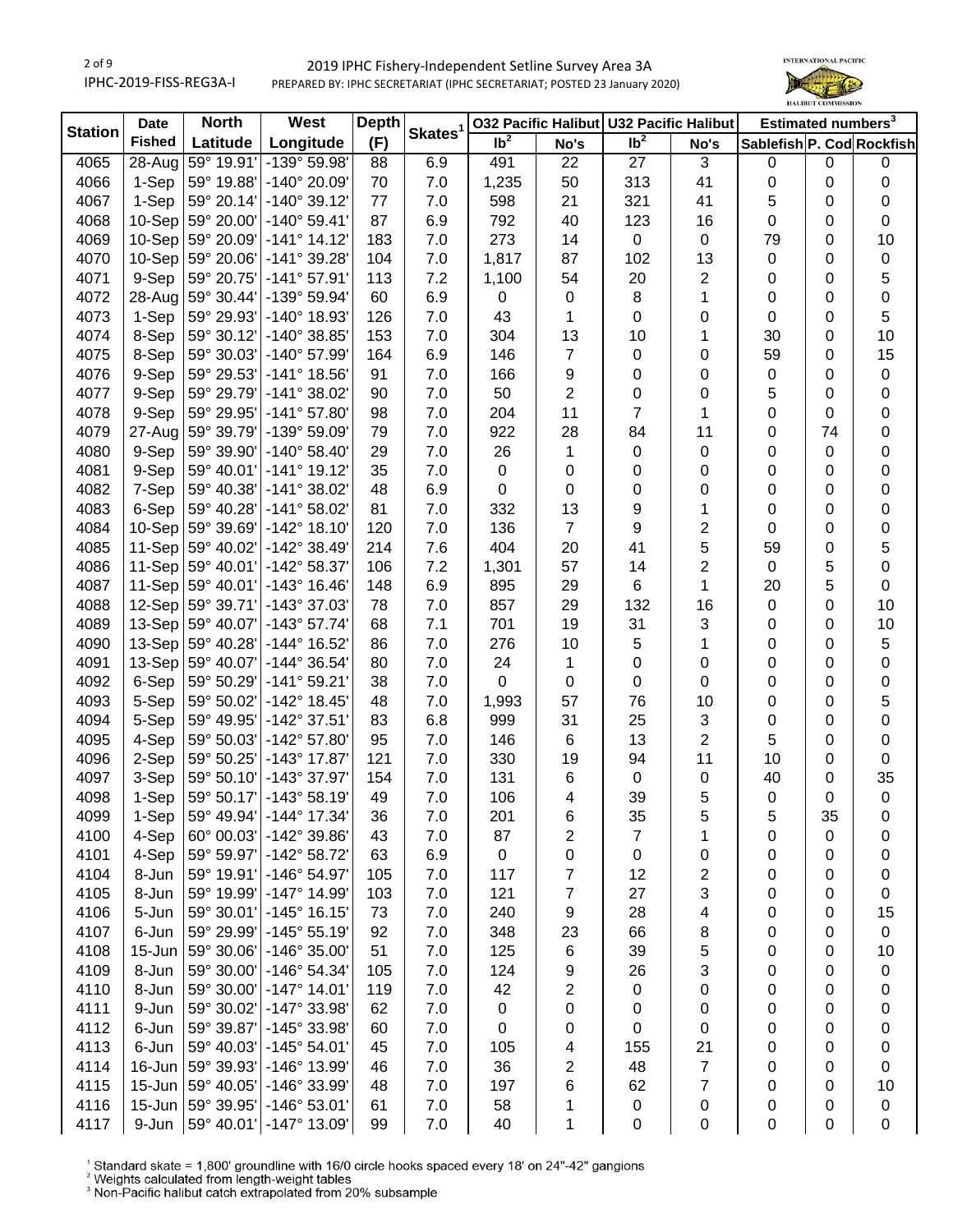### 2019 IPHC Fishery-Independent Setline Survey Area 3A PREPARED BY: IPHC SECRETARIAT (IPHC SECRETARIAT; POSTED 23 January 2020)



| <b>Station</b> | <b>Date</b>   | <b>North</b> | West                     | <b>Depth</b> |                     |                   |                | 032 Pacific Halibut U32 Pacific Halibut |                         | Estimated numbers <sup>3</sup> |             |             |
|----------------|---------------|--------------|--------------------------|--------------|---------------------|-------------------|----------------|-----------------------------------------|-------------------------|--------------------------------|-------------|-------------|
|                | <b>Fished</b> | Latitude     | Longitude                | (F)          | Skates <sup>1</sup> | $\overline{1}b^2$ | No's           | Ib <sup>2</sup>                         | No's                    | Sablefish P. Cod Rockfish      |             |             |
| 4118           | 9-Jun         | 59° 39.99'   | $-147°33.10'$            | 67           | 7.0                 | $\mathbf 0$       | 0              | $\pmb{0}$                               | 0                       | $\mathbf 0$                    | 0           | $\mathbf 0$ |
| 4119           | 4-Jun         | 59° 50.00'   | $-144^{\circ} 58.05'$    | 108          | 7.0                 | 22                | 1              | 3                                       | 1                       | 0                              | 5           | 5           |
| 4120           | 16-Jun        | 59° 50.11'   | $-145^{\circ} 53.06'$    | 57           | 7.0                 | 106               | $\mathbf{2}$   | 0                                       | 0                       | 0                              | 0           | $\pmb{0}$   |
| 4121           | 14-Jun        | 59° 50.08'   | -146° 12.99'             | 35           | 7.0                 | 105               | 4              | 50                                      | 7                       | 0                              | 0           | 5           |
| 4122           | 14-Jun        | 59° 49.97'   | -146° 32.99'             | 40           | 7.0                 | 155               | 5              | 18                                      | 2                       | 0                              | 0           | 0           |
| 4123           | 13-Jun        | 59° 50.09'   | -146° 52.99'             | 43           | 7.0                 | 13                | 1              | 41                                      | 6                       | 0                              | 0           | $\mathbf 0$ |
| 4124           | $13 - Jun$    | 59° 50.01'   | $-147°$ 13.27            | 77           | 7.0                 | 269               | 15             | 67                                      | 9                       | 0                              | 10          | $\mathbf 0$ |
| 4125           | 3-Jul         | 59° 59.99'   | $-144^{\circ}$ 39.00     | 124          | 7.0                 | 1,022             | 45             | 21                                      | 3                       | 45                             | 5           | $\pmb{0}$   |
| 4126           | 2-Jul         | 60° 00.00'   | $-144^{\circ} 58.97'$    | 72           | 7.0                 | 369               | 17             | 30                                      | 3                       | 0                              | 0           | $\pmb{0}$   |
| 4127           | 2-Jul         | 60° 00.00'   | -145° 19.02'             | 66           | 7.0                 | 120               | $\overline{7}$ | 28                                      | 3                       | 0                              | 0           | $\pmb{0}$   |
| 4128           | 14-Jun        | 59° 59.97'   | $-146^{\circ}$ 11.96'    | 35           | 7.0                 | 638               | 23             | 189                                     | 27                      | 0                              | 0           | $\pmb{0}$   |
| 4129           | 14-Jun        | 60° 00.01'   | -146° 32.07'             | 37           | 7.0                 | 38                | $\overline{2}$ | 78                                      | 13                      | 0                              | 0           | $\pmb{0}$   |
| 4130           | 13-Jun        | 60° 00.12'   | -146° 51.98'             | 79           | 7.0                 | $\pmb{0}$         | 0              | 4                                       | $\mathbf 1$             | 0                              | 0           | $\pmb{0}$   |
| 4131           | 13-Jun        | 60° 00.04'   | $-147°$ 12.01            | 102          | 7.0                 | 486               | 23             | 20                                      | $\overline{c}$          | 0                              | 40          | $\pmb{0}$   |
| 4132           | $1-Jul$       | 60° 09.93'   | -145° 30.99'             | 48           | 7.0                 | 784               | 36             | 121                                     | 15                      | 0                              | 0           | $\mathbf 0$ |
| 4133           | 17-Jun        | 60° 09.95'   | $-145°51.03'$            | 59           | 7.0                 | 170               | 9              | 16                                      | $\overline{\mathbf{c}}$ | 0                              | 0           | $\mathbf 0$ |
| 4134           | 17-Jun        | 60° 09.98'   | -146° 10.99'             | 45           | 7.0                 | 477               | 24             | 227                                     | 33                      | 0                              | 0           | $\mathbf 0$ |
| 4135           | 26-Jun        | 60° 10.08'   | -147° 30.98'             | 41           | 7.0                 | 487               | 18             | 144                                     | 19                      | 0                              | 10          | 10          |
| 4136           | 26-Jun        | 60° 10.00'   | $-147°50.94'$            | 189          | 7.0                 | 729               | 39             | 265                                     | 32                      | 5                              | 0           | 10          |
| 4137           | 26-Jun        | 60° 20.07'   | -147° 30.99'             | 73           | 7.0                 | 1,253             | 52             | 155                                     | 19                      | 0                              | 50          | 5           |
| 4138           | 19-Jun        | 60° 29.99'   | -146° 29.22'             | 37           | 7.0                 | 511               | 15             | 165                                     | 25                      | 0                              | 0           | $\mathbf 0$ |
| 4139           | 19-Jun        | 60° 30.00'   | $-146^{\circ}$ 48.99     | 218          | 6.9                 | 1,424             | 80             | 149                                     | 17                      | 25                             | 0           | 10          |
| 4140           | 23-Jun        | 60° 30.04'   | $-147^{\circ}$ 10.00     | 101          | 7.0                 | 1,561             | 90             | 183                                     | 22                      | 5                              | 20          | $\mathbf 0$ |
| 4141           | 23-Jun        | 60° 29.99'   | -147° 30.32'             | 112          | 7.0                 | 303               | 15             | 69                                      | $\,8\,$                 | 0                              | 25          | 30          |
| 4142           | $25$ -Jun     | 60° 28.98'   | $-147°50.01'$            | 254          | 7.0                 | 1,651             | 83             | 238                                     | 26                      | 20                             | 0           | 10          |
| 4143           | 19-Jun        | 60° 39.99'   | $-146^{\circ}$ 49.00     | 227          | 7.0                 | 2,993             | 184            | 509                                     | 55                      | 20                             | $\mathbf 0$ | $\sqrt{5}$  |
| 4144           | 27-Jun        | 60° 40.12'   | $-147°09.01'$            | 137          | 7.0                 | 1,212             | 65             | 359                                     | 41                      | 5                              | 35          | 5           |
| 4145           | 27-Jun        | 60° 49.90'   | $-147^{\circ}$ 08.02     | 148          | 7.0                 | 2,192             | 89             | 426                                     | 51                      | 10                             | 30          | 10          |
| 4146           | 24-Jun        | 60° 49.96'   | $-148^\circ$ 10.00       | 170          | 7.0                 | 601               | 21             | 121                                     | 14                      | $\mathbf 0$                    | 20          | $\sqrt{5}$  |
| 4147           | 17-Jun        | 58° 40.00'   | -148° 33.98'             | 129          | 6.9                 | 655               | 36             | 48                                      | 5                       | 98                             | 5           | 5           |
| 4148           | 17-Jun        | 58° 40.00'   | -148° 52.49'             | 93           | 7.0                 | 407               | 27             | 64                                      | $\overline{7}$          | 20                             | 25          | 20          |
| 4149           | 16-Jun        | 58° 50.01'   | $-148°$ 14.50            | 151          | 7.0                 | 1,123             | 62             | 103                                     | 13                      | 100                            | 0           | 5           |
| 4150           | 16-Jun        | 58° 49.97'   | -148° 33.89'             | 160          | 7.0                 | 871               | 38             | 44                                      | 5                       | 84                             | 0           | 0           |
| 4151           | $17 - Jun$    | 58° 50.01'   | $-148°52.23'$            | 142          | 7.0                 | 453               | 29             | 0                                       | 0                       | 84                             | 0           | 20          |
| 4152           | 5-Jun         |              | 58° 50.00' - 149° 12.41' | 113          | 7.0                 | 226               | 11             | 18                                      | 2                       | 0                              | 0           | 0           |
| 4153           | 9-Jun         | 59° 01.02'   | $-147°56.70'$            | 125          | 7.0                 | 1,250             | 80             | 355                                     | 45                      | 5                              | 45          | 5           |
| 4154           | 9-Jun         | 59° 00.00'   | -148° 13.89'             | 119          | 7.0                 | 1,989             | 120            | 147                                     | 18                      | 30                             | 10          | 15          |
| 4157           | $13 - Jun$    | 59° 00.01'   | -149° 13.04'             | 117          | 7.0                 | 446               | 28             | 39                                      | 5                       | 64                             | 0           | 0           |
| 4158           | $13 - Jun$    | 59° 00.02'   | $-149°31.49'$            | 128          | 7.0                 | 96                | 5              | 27                                      | 3                       | 15                             | 0           | 0           |
| 4161           | 9-Jun         | 59° 10.00'   | $-148°$ 13.75'           | 68           | 7.0                 | 2,042             | 97             | 232                                     | 34                      | 0                              | 0           | 35          |
| 4162           | 12-Jul        | 59° 10.37'   | -148° 33.00'             | 83           | 7.0                 | 417               | 27             | 106                                     | 13                      | 0                              | 0           | $\pmb{0}$   |
| 4163           | 3-Jul         | 59° 09.02'   | -148° 52.97'             | 93           | 7.0                 | 903               | 59             | 184                                     | 20                      | 15                             | 0           |             |
|                |               | 59° 09.99'   | $-149°$ 12.84            | 81           |                     |                   |                | 46                                      |                         |                                |             | 0           |
| 4164           | 13-Jun        |              |                          |              | 7.0                 | 267               | 18             |                                         | 5                       | 10                             | 10          | 5           |
| 4165           | 13-Jun        | 59° 09.99'   | -149° 32.00'             | 86           | 6.9                 | 381               | 21             | 115                                     | 14                      | $\pmb{0}$                      | 0           | 0           |
| 4166           | 5-Jul         | 59° 09.93'   | $-149°51.03'$            | 72           | 7.0                 | 589               | 39             | 354                                     | 45                      | 0                              | 10          | 5           |
| 4167           | 2-Jul         | 59° 19.99'   | $-147°34.19'$            | 68           | 6.9                 | 1,257             | 66             | 279                                     | 38                      | 0                              | 5           | 10          |
| 4168           | $1-Jul$       | 59° 20.05'   | $-147°54.13'$            | 100          | 7.0                 | 492               | 23             | 30                                      | 3                       | 5                              | 0           | $\mathbf 0$ |
| 4169           | 12-Jul        | 59° 19.99'   | $-148°$ 13.31'           | 85           | 7.0                 | 982               | 55             | 114                                     | 13                      | 5                              | 10          | 15          |
| 4170           | 12-Jul        | 59° 20.21'   | $-148°32.47'$            | 50           | 7.0                 | 2,713             | 103            | 201                                     | 24                      | 0                              | 0           | 109         |
| 4171           | $13 -$ Jul    | 59° 20.02'   | -148° 53.03'             | 91           | 6.9                 | 807               | 50             | 104                                     | 12                      | 5                              | 10          | 0           |
| 4172           | 9-Jul         |              | 59° 20.00' - 149° 13.07' | 98           | 7.0                 | 1,287             | 69             | 84                                      | 9                       | 10                             | 25          | 0           |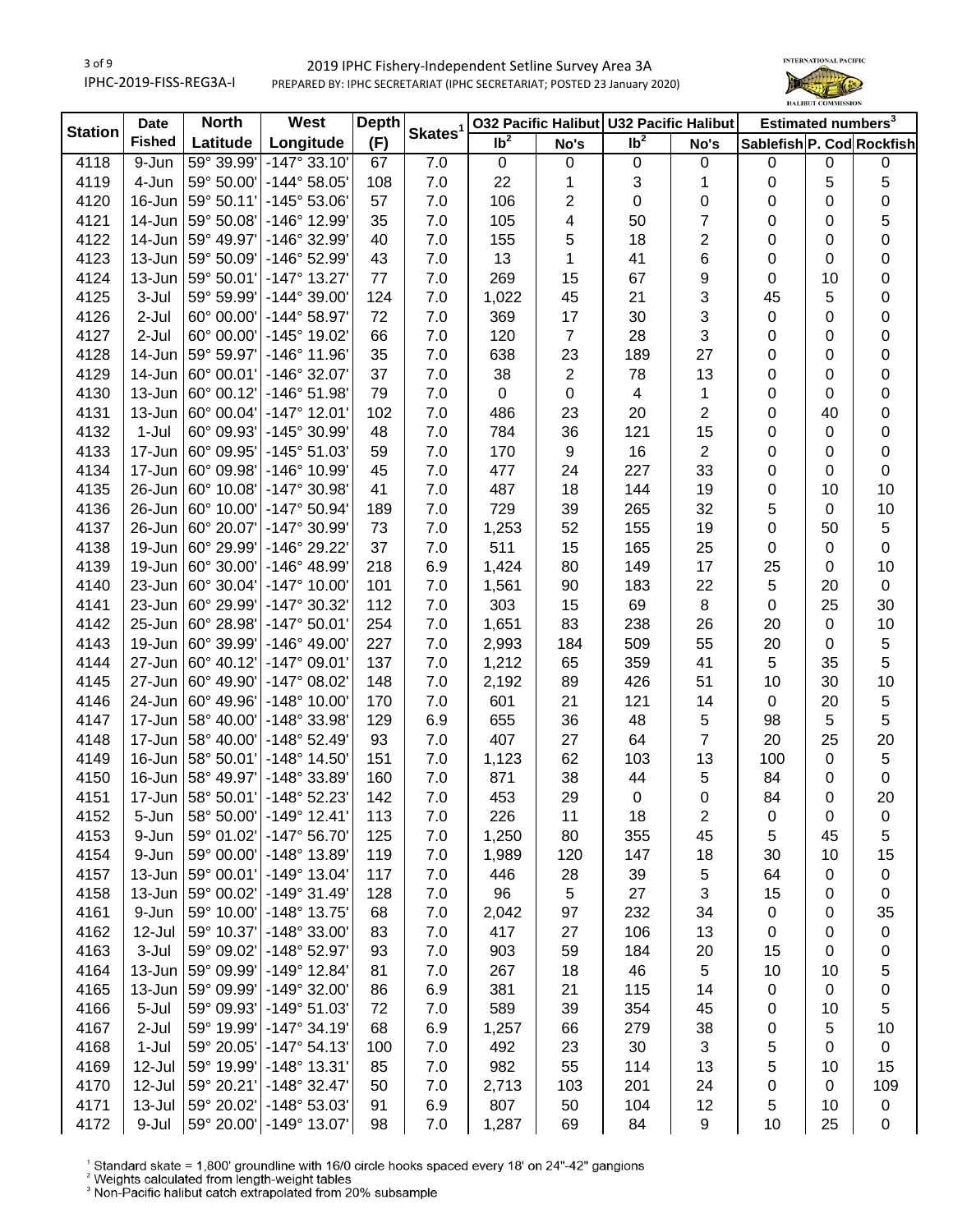

| <b>Station</b> | <b>Date</b>   | <b>North</b> | West                            | <b>Depth</b> | Skates <sup>1</sup> |                 |                  | 032 Pacific Halibut U32 Pacific Halibut |              | Estimated numbers <sup>3</sup> |             |    |
|----------------|---------------|--------------|---------------------------------|--------------|---------------------|-----------------|------------------|-----------------------------------------|--------------|--------------------------------|-------------|----|
|                | <b>Fished</b> | Latitude     | Longitude                       | (F)          |                     | Ib <sup>2</sup> | No's             | Ib <sup>2</sup>                         | No's         | Sablefish P. Cod Rockfish      |             |    |
| 4173           | 9-Jul         | 59° 20.68'   | -149° 32.02'                    | 65           | 7.0                 | 1,371           | $\overline{71}$  | 409                                     | 59           | $\pmb{0}$                      | 25          | 0  |
| 4174           | 6-Jul         | 59° 19.99'   | $-149°51.74'$                   | 103          | 7.0                 | 225             | 11               | 18                                      | 2            | 5                              | $\pmb{0}$   | 0  |
| 4175           | 6-Jul         | 59° 20.72'   | -150° 10.95'                    | 85           | 7.0                 | 1,621           | 84               | 229                                     | 29           | 0                              | 35          | 0  |
| 4176           | $1-Jul$       | 59° 30.02'   | $-147°53.61'$                   | 62           | 7.0                 | 248             | $\boldsymbol{9}$ | 106                                     | 17           | 0                              | 0           | 0  |
| 4177           | $1-Jul$       | 59° 30.25'   | $-148°$ 11.41                   | 112          | 6.9                 | 97              | 4                | 18                                      | 3            | 5                              | 0           | 0  |
| 4178           | 13-Jul        | 59° 30.26'   | -148° 32.98'                    | 51           | 7.0                 | 218             | 10               | 583                                     | 92           | $\mathbf 0$                    | 0           | 10 |
| 4179           | 13-Jul        | 59° 29.99'   | $-148°51.31'$                   | 86           | 7.0                 | 137             | $\boldsymbol{9}$ | 69                                      | 9            | 0                              | 0           | 0  |
| 4180           | 9-Jul         | 59° 29.25'   | $-149°$ 11.99                   | 128          | 7.0                 | 561             | 29               | 47                                      | 5            | 5                              | 50          | 5  |
| 4181           | 9-Jul         | 59° 30.00'   | $-149°31.73'$                   | 57           | 7.0                 | 963             | 50               | 451                                     | 58           | 0                              | 25          | 0  |
| 4182           | 14-Jul        | 59° 30.01'   | -149° 50.59'                    | 110          | 6.8                 | 670             | 31               | 45                                      | 5            | 39                             | 49          | 0  |
| 4183           | 6-Jul         | 59° 30.13'   | -150° 10.93'                    | 56           | 7.0                 | 1,163           | 63               | 301                                     | 40           | $\pmb{0}$                      | 15          | 20 |
| 4184           | 11-Jul        | 59° 40.01'   | $-147°54.14'$                   | 37           | 7.0                 | 2,299           | 84               | 270                                     | 35           | $\pmb{0}$                      | 0           | 59 |
| 4185           | $11$ -Jul     | 59° 40.05'   | $-148°$ 11.96'                  | 57           | 7.0                 | 137             | 8                | 148                                     | 20           | 10                             | 5           | 0  |
| 4186           | 30-Jun        | 59° 40.04'   | -148° 33.72'                    | 111          | 7.0                 | 71              | 4                | $\pmb{0}$                               | 0            | 15                             | 0           | 5  |
| 4187           | 30-Jun        | 59° 40.84'   | -148° 51.94'                    | 97           | 7.0                 | 25              | 2                | $\pmb{0}$                               | 0            | 5                              | 0           | 0  |
| 4188           | 12-Jun        | 59° 39.99'   | -149° 11.93'                    | 114          | 7.0                 | 243             | 12               | $\pmb{0}$                               | 0            | 10                             | 0           | 0  |
| 4189           | 14-Jul        | 59° 40.04'   | $-149°32.34'$                   | 159          | 7.0                 | 687             | 40               | 83                                      | 9            | 5                              | 5           | 0  |
| 4190           | $11 -$ Jul    | 59° 50.32'   | -148° 11.99'                    | 46           | 7.0                 | 507             | 24               | 406                                     | 60           | $\pmb{0}$                      | 5           | 0  |
| 4191           | $10 -$ Jul    | 59° 50.45'   | $-148°32.04'$                   | 73           | 7.0                 | 69              | 4                | 14                                      | 2            | 10                             | 5           | 0  |
| 4192           | 30-Jun        | 59° 50.00'   | $-148°52.47'$                   | 90           | 6.9                 | 45              | $\overline{2}$   | 0                                       | 0            | 15                             | 5           | 0  |
| 4193           | 12-Jun        | 59° 50.00'   | $-149°$ 12.58                   | 75           | 7.0                 | 518             | 25               | 151                                     | 18           | $\pmb{0}$                      | 5           | 0  |
| 4194           | 12-Jun        | 59° 50.01'   | -149° 32.29'                    | 85           | 7.0                 | 302             | 16               | 56                                      | 6            | 10                             | 0           | 0  |
| 4195           | 7-Jun         | 58° 00.01'   | $-149°$ 13.23                   | 77           | 7.0                 | 3,102           | 222              | 1,011                                   | 116          | $\pmb{0}$                      | 30          | 15 |
| 4196           | 7-Jun         | 58° 09.99'   | $-148°53.87'$                   | 73           | 7.0                 | 1,391           | 94               | 694                                     | 86           | 0                              | 25          | 0  |
| 4197           | 6-Jun         | 58° 09.99'   | -149° 12.65'                    | 64           | 7.0                 | 1,472           | 98               | 826                                     | 103          | 0                              | 5           | 40 |
| 4199           | $15 - Jun$    | 58° 09.97'   | $-149°50.11'$                   | 76           | 7.0                 | 466             | 35               | 134                                     | 14           | 15                             | 40          | 5  |
| 4200           | 8-Jun         | 58° 20.01'   | $-148°35.12'$                   | 101          | 7.0                 | 1,434           | 95               | 274                                     | 33           | 40                             | 20          | 5  |
| 4201           | 6-Jun         | 58° 19.97'   | -148° 53.93'                    | 68           | 7.0                 | 948             | 62               | 704                                     | 109          | $\pmb{0}$                      | 6           | 0  |
| 4202           | 6-Jun         | 58° 20.00'   | $-149°$ 13.19                   | 85           | 7.0                 | 988             | 72               | 684                                     | 78           | 0                              | 195         | 0  |
| 4203           | 14-Jun        | 58° 20.00'   | -149° 31.93'                    | 82           | 7.0                 | 1,111           | 82               | 837                                     | 100          | 15                             | 20          | 0  |
| 4204           | 15-Jun        | 58° 20.01'   | -149° 50.65'                    | 42           | 7.0                 | 322             | 23               | 1,140                                   | 160          | $\pmb{0}$                      | 0           | 5  |
| 4205           | 24-Jun        | 58° 20.02'   | $-150^{\circ}$ 10.16'           | 28           | 6.9                 | 1,969           | 103              | 929                                     | 118          | 0                              | 0           | 0  |
| 4206           | 24-Jun        | 58° 20.04'   | -150° 29.01'                    | 31           | 7.0                 | 137             | 9                | 226                                     | 33           | $\pmb{0}$                      | 0           | 0  |
| 4207           | 8-Jun         | 58° 30.01'   | -148° 33.59'                    | 86           | 7.0                 | 1,078           | 75               | 463                                     | 62           | 15                             | 30          | 0  |
| 4208           | 8-Jun         | 58° 30.01'   | -148° 52.64'                    | 62           | 7.0                 | 506             | 30               | 587                                     | 97           | 0                              | 55          | 5  |
| 4209           | 14-Jun        | 58° 30.00'   | $-149°$ 13.00                   | 65           | 7.0                 | 849             | 55               | 280                                     | 43           | 5                              | 89          | 0  |
| 4210           | 14-Jun        | 58° 30.01'   | $-149°32.00'$                   | 76           | 7.0                 | 358             | 25               | 428                                     | 58           | 5                              | 45          | 0  |
| 4211           | 4-Jun         | 58° 30.16'   | $-149°51.03'$                   | 75           | 7.0                 | 25              | 2                | 9                                       | 1            | 0                              | 5           | 0  |
| 4212           | 4-Jun         | 58° 30.01'   | $-150^{\circ}$ 09.46            | 51           | 7.0                 | 65              | 4                | 27                                      | 3            | 0                              | 0           | 0  |
| 4213           | 24-Jun        | 58° 29.66'   | -150° 29.02'                    | 46           | 7.0                 | 19              | 1                | 506                                     | 79           | 0                              | 0           | 5  |
| 4214           | 23-Jun        | 58° 29.86'   | $-150^{\circ}$ 48.01'           | 55           | 7.0                 | 476             | 30               | 816                                     | 113          | 20                             | 0           | 0  |
| 4215           | 5-Jun         | 58° 40.15'   | $-149°$ 13.00                   | 72           | 7.0                 | 189             | 10               | 75                                      | 10           | 0                              | 10          | 5  |
| 4216           | 5-Jun         | 58° 40.01'   | -149° 31.91'                    | 74           | 7.0                 | 141             | 10               | 60                                      | 8            | 0                              | 0           | 10 |
| 4217           | 4-Jun         | 58° 40.00'   | $-149°51.10'$                   | 82           | 7.0                 | 93              | 7                | 9                                       | 1            | 0                              | 0           | 0  |
| 4218           | 4-Jun         | 58° 39.99'   | -150° 09.52'                    | 68           | 7.0                 | 91              | 6                | 24                                      | 3            | 0                              | 0           | 0  |
| 4219           | 25-Jun        | 58° 40.03'   | $-150^{\circ}$ 29.10            | 110          | 7.0                 | 390             | 25               | 135                                     | 16           | 69                             | 15          | 0  |
| 4220           | 23-Jun        | 58° 40.04'   | $-150^{\circ}$ 49.40            | 110          | 7.0                 | 643             | 45               | 252                                     | 26           | 60                             | 45          | 0  |
| 4221           | 23-Jun        | 58° 39.99'   | $-151°08.71'$                   | 106          | 7.0                 | 1,177           | 74               | 246                                     | 28           | 50                             | 30          | 0  |
| 4222           | 5-Jun         | 58° 50.01'   | $-149°31.49'$                   | 122          | 7.0                 | 529             | 26               | 8                                       | $\mathbf{1}$ | 15                             | $\mathbf 0$ | 0  |
| 4225           | 25-Jun        | 58° 50.00'   | -150° 30.38'                    | 94           | 7.0                 | 408             | 28               | 64                                      | 7            | 45                             | 15          | 0  |
| 4226           |               |              | 25-Jun 58° 50.03' - 150° 48.47' | 96           | 6.9                 | 380             | 23               | 130                                     | 15           | 29                             | 39          | 0  |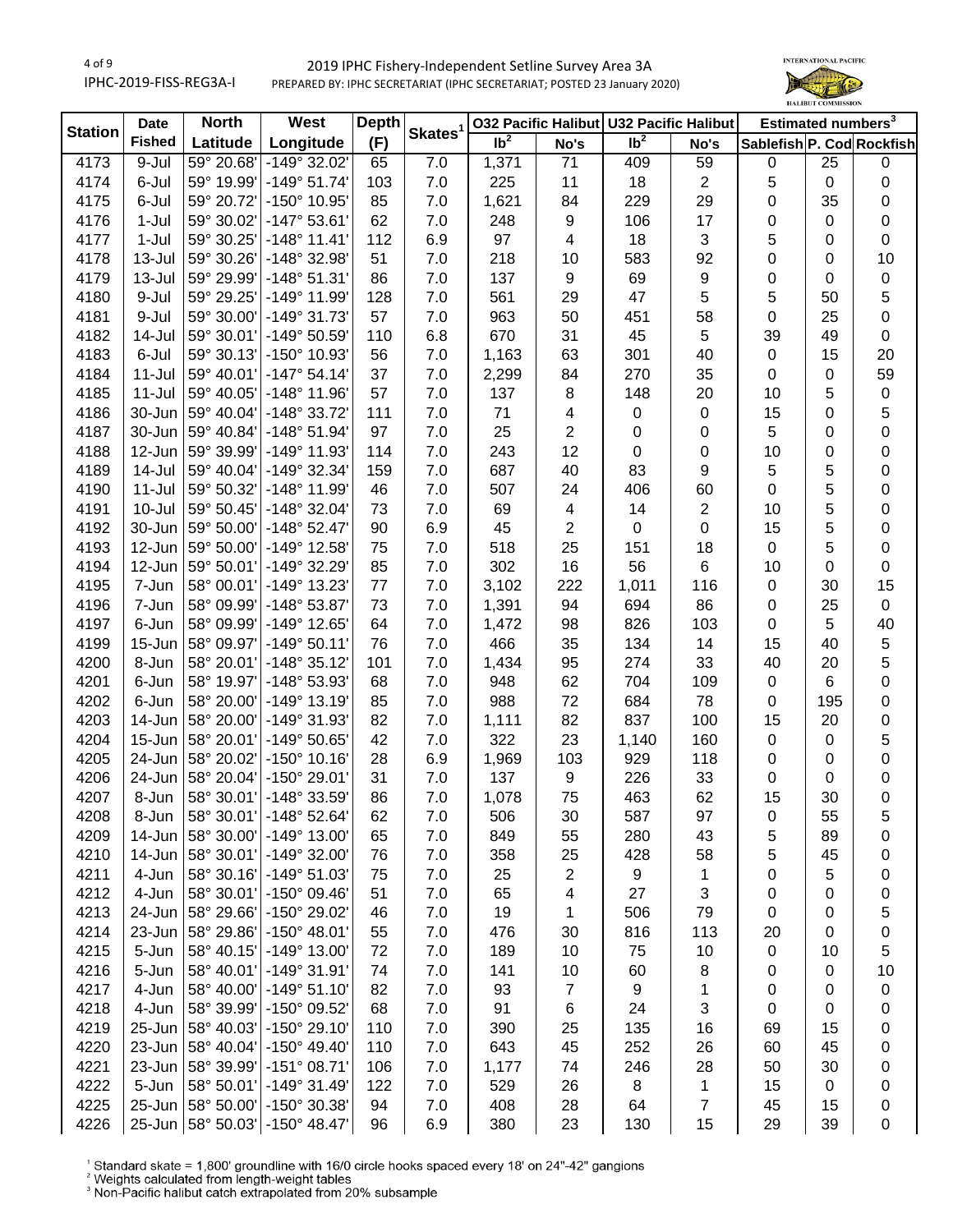

| <b>Station</b> | <b>Date</b>   | <b>North</b><br>West     |                                    | <b>Depth</b> |                     |                 |                         | 032 Pacific Halibut U32 Pacific Halibut |                          | Estimated numbers <sup>3</sup> |             |           |
|----------------|---------------|--------------------------|------------------------------------|--------------|---------------------|-----------------|-------------------------|-----------------------------------------|--------------------------|--------------------------------|-------------|-----------|
|                | <b>Fished</b> | Latitude                 | Longitude                          | (F)          | Skates <sup>1</sup> | Ib <sup>2</sup> | No's                    | Ib <sup>2</sup>                         | No's                     | Sablefish P. Cod Rockfish      |             |           |
| 4227           | 22-Jun        | 58° 50.02'               | $-151^{\circ}$ 08.54'              | 77           | 7.0                 | 492             | 34                      | 321                                     | 40                       | 5                              | $\,$ 5 $\,$ | 0         |
| 4228           | 22-Jun        | 58° 50.07'               | $-151^{\circ}$ 27.13'              | 59           | 7.0                 | 416             | 27                      | 747                                     | 109                      | 0                              | 0           | 10        |
| 4231           | 21-Jun        | 59° 00.05'               | -150° 30.21'                       | 65           | 7.0                 | 550             | 37                      | 371                                     | 47                       | 0                              | 0           | 0         |
| 4232           | 21-Jun        | 59° 00.07'               | -150° 49.30'                       | 89           | 6.9                 | 898             | 60                      | 244                                     | 30                       | 0                              | 15          | 0         |
| 4234           | 26-Jun        | 59° 00.00'               | -151° 27.93'                       | 69           | 6.9                 | 932             | 46                      | 473                                     | 62                       | 0                              | 54          | 5         |
| 4236           | 21-Jun        | 59° 09.93'               | -150° 30.61'                       | 66           | 7.0                 | 305             | 16                      | 163                                     | 22                       | 0                              | 20          | 0         |
| 4237           | 27-Jun        | 59° 10.00'               | -150° 51.30'                       | 48           | 7.0                 | 1,479           | 65                      | 469                                     | 62                       | 0                              | 0           | 74        |
| 4238           | 26-Jun        | 59° 09.99'               | $-151^{\circ}$ 08.65'              | 33           | 7.0                 | 1,757           | 83                      | 343                                     | 40                       | 0                              | 0           | 35        |
| 4239           | 27-Jun        | 59° 19.09'               | $-150^{\circ}$ 31.07               | 111          | 6.9                 | 2,518           | 103                     | 134                                     | 15                       | 10                             | 83          | $\pmb{0}$ |
| 4240           | 2-Jun         | 57° 20.00'               | -150° 45.94'                       | 88           | 7.0                 | 67              | 5                       | 142                                     | 16                       | 35                             | 5           | $\pmb{0}$ |
| 4241           | 4-Jun         | 57° 29.98'               | -150° 08.96'                       | 245          | 6.9                 | 51              | 4                       | 36                                      | $\overline{\mathcal{A}}$ | 78                             | 0           | 29        |
| 4242           | 2-Jun         | 57° 30.00'               | -150° 28.00'                       | 83           | 7.1                 | 133             | 9                       | 204                                     | 25                       | 40                             | 10          | $\pmb{0}$ |
| 4243           | 2-Jun         | 57° 29.98'               | -150° 45.96'                       | 51           | 7.0                 | 1,170           | 76                      | 497                                     | 61                       | $\pmb{0}$                      | 10          | 0         |
| 4244           | 4-Jun         | 57° 39.98'               | -149° 49.95'                       | 231          | 7.0                 | 226             | 16                      | 127                                     | 14                       | 64                             | $\mathbf 0$ | 5         |
| 4245           | 4-Jun         | 57° 39.99'               | -150° 08.98'                       | 116          | 7.0                 | 458             | 37                      | 187                                     | 20                       | 55                             | 5           | 0         |
| 4246           | 3-Jun         | 57° 39.99'               | -150° 27.99'                       | 50           | 7.0                 | 591             | 42                      | 420                                     | 59                       | 5                              | 10          | 0         |
| 4247           | 22-Jun        | 57° 39.97'               | -150° 46.98'                       | 46           | 7.0                 | 1,440           | 85                      | 1,170                                   | 147                      | 0                              | 10          | 0         |
| 4248           | 22-Jun        | 57° 39.97'               | -151° 04.99'                       | 41           | 7.0                 | 228             | 14                      | 781                                     | 123                      | 0                              | 35          | 0         |
| 4249           | 13-Jun        | 57° 39.98'               | -151° 24.04'                       | 35           | 7.0                 | 159             | 10                      | 258                                     | 36                       | 0                              | 20          | 0         |
| 4250           | 5-Jun         | 57° 49.97'               | $-149°31.98'$                      | 210          | 7.0                 | 478             | 32                      | 122                                     | 13                       | 110                            | 0           | 10        |
| 4251           | 5-Jun         | 57° 49.98'               | -149° 50.02'                       | 139          | 7.0                 | 158             | 12                      | 229                                     | 28                       | 64                             | 0           | $\pmb{0}$ |
| 4252           | 6-Jun         | 57° 49.99'               | -150° 08.98'                       | 108          | 7.0                 | 301             | 21                      | 417                                     | 50                       | 34                             | 29          | 0         |
| 4253           | 3-Jun         | 57° 49.99'               | -150° 28.02'                       | 49           | 7.0                 | 2,764           | 171                     | 1,002                                   | 120                      | $\pmb{0}$                      | 0           | 0         |
| 4254           | 3-Jun         | 57° 49.99'               | $-150^{\circ}$ 47.01'              | 45           | 7.0                 | 693             | 43                      | 427                                     | 62                       | 0                              | 0           | 0         |
| 4255           | 22-Jun        | 57° 50.02'               | -151° 05.99'                       | 39           | 7.0                 | 402             | 23                      | 1,100                                   | 156                      | 0                              | 24          | 0         |
| 4256           | $13 - Jun$    | 57° 49.98'               | $-151°$ 24.01'                     | 29           | 6.9                 | 266             | 14                      | 705                                     | 100                      | 0                              | $\mathbf 0$ | 0         |
| 4257           | $13$ -Jun     | 57° 49.96'               | -151° 42.95'                       | 28           | 7.0                 | 41              | $\overline{2}$          | 119                                     | 17                       | 0                              | 10          | 0         |
| 4258           | $12$ -Jun     | 57° 50.00'               | -152° 01.95'                       | 50           | 7.0                 | 484             | 31                      | 706                                     | 91                       | $\pmb{0}$                      | 20          | 0         |
| 4259           | 5-Jun         | 57° 59.94'               | -149° 32.00'                       | 80           | 7.0                 | 363             | 27                      | 301                                     | 34                       | 40                             | 20          | $\pmb{0}$ |
| 4260           | 5-Jun         | 57° 59.97'               | -149° 50.99'                       | 126          | 7.0                 | 577             | 43                      | 232                                     | 25                       | 120                            | $\mathbf 0$ | 0         |
| 4261           | 6-Jun         | 57° 59.99'               | -150° 09.00'                       | 123          | 7.1                 | 234             | 18                      | 416                                     | 46                       | 101                            | 0           | 5         |
| 4262           | 6-Jun         | 57° 59.95'               | -150° 27.98'                       | 88           | 7.0                 | 628             | 42                      | 369                                     | 44                       | 30                             | 55          | 0         |
| 4263           | 21-Jun        | 57° 59.99'               | -150° 47.02'                       | 72           | 7.0                 | 488             | 30                      | 404                                     | 53                       | 20                             | 25          | $\pmb{0}$ |
| 4264           | 21-Jun        | 58° 00.01'               | $-151^{\circ}$ 05.99               | 44           | 7.0                 | 1,286           | 83                      | 1,070                                   | 141                      | $\pmb{0}$                      | 5           | 0         |
|                |               |                          |                                    |              |                     |                 |                         |                                         |                          |                                |             |           |
| 4265           |               | 14-Jun 58° 00.00'        | 14-Jun   57° 59.99'   -151° 24.99' | 42           | 7.0                 | 1,127           | 72                      | 1,036                                   | 133                      | 5                              | 20          | 0         |
| 4266           |               |                          | -151° 44.05'                       | 64           | 6.9                 | 552             | 39                      | 650                                     | 85                       | 15                             | 44          | 0         |
| 4267           | 12-Jun        | 58° 00.01'<br>58° 00.00' | -152° 03.01'                       | 96           | 7.0                 | 861             | 57                      | 338                                     | 39                       | 25                             | 35          | 0         |
| 4268           | 12-Jun        |                          | -152° 22.00'                       | 110          | 6.9                 | 793             | 49                      | 375                                     | 42                       | 27                             | 18          | 0         |
| 4269           | 7-Jun         | 58° 10.00'               | $-150^{\circ}$ 10.00'              | 82           | 7.0                 | 861             | 60                      | 508                                     | 53                       | 25                             | 40          | 0         |
| 4270           | 7-Jun         | 58° 10.00'               | -150° 28.98'                       | 63           | 7.0                 | 357             | 20                      | 115                                     | 13                       | 34                             | 0           | 0         |
| 4271           | 21-Jun        | 58° 10.04'               | $-150^{\circ}$ 48.00'              | 60           | 7.0                 | 101             | $\overline{7}$          | 204                                     | 31                       | 10                             | 20          | 0         |
| 4272           | $15$ -Jun     | 58° 10.00'               | -151° 06.92'                       | 77           | 7.0                 | 1,216           | 86                      | 575                                     | 71                       | 34                             | 54          | 0         |
| 4273           | $15$ -Jun     | 58° 09.98'               | -151° 24.93'                       | 89           | 7.0                 | 572             | 42                      | 823                                     | 98                       | 10                             | 99          | 0         |
| 4274           | 14-Jun        | 58° 09.66'               | $-151^{\circ}$ 41.06'              | 36           | 7.0                 | 1,040           | 45                      | 1,104                                   | 154                      | $\pmb{0}$                      | 0           | 0         |
| 4275           | 7-Jun         | 58° 19.98'               | -150° 48.02'                       | 34           | 7.0                 | 84              | $\overline{\mathbf{4}}$ | 122                                     | 22                       | $\pmb{0}$                      | 10          | 0         |
| 4276           | $20$ -Jun     | 58° 19.98'               | -151° 07.00'                       | 68           | 7.0                 | 245             | 17                      | 353                                     | 47                       | 54                             | 50          | 0         |
| 4277           | $16$ -Jun     | 58° 19.99'               | $-151°26.01'$                      | 37           | 7.0                 | 2,023           | 127                     | 1,696                                   | 217                      | $\pmb{0}$                      | 0           | 10        |
| 4278           | $16$ -Jun     | 58° 20.01'               | $-151^{\circ}$ 45.01'              | 30           | 7.0                 | 456             | 20                      | 144                                     | 18                       | 0                              | 0           | 5         |
| 4279           |               | 20-Jun 58° 30.00'        | $-151^{\circ}$ 07.00               | 57           | 7.0                 | 34              | $\overline{c}$          | 157                                     | 24                       | 65                             | 25          | 0         |
| 4280           |               | 16-Jun 58° 30.00'        | -151° 26.95'                       | 91           | 7.0                 | 206             | 14                      | 127                                     | 15                       | 95                             | 0           | 0         |
| 4281           |               |                          | 11-Jun 58° 29.99' - 151° 45.97'    | 94           | 7.0                 | 1,766           | 116                     | 584                                     | 65                       | 24                             | 59          | 0         |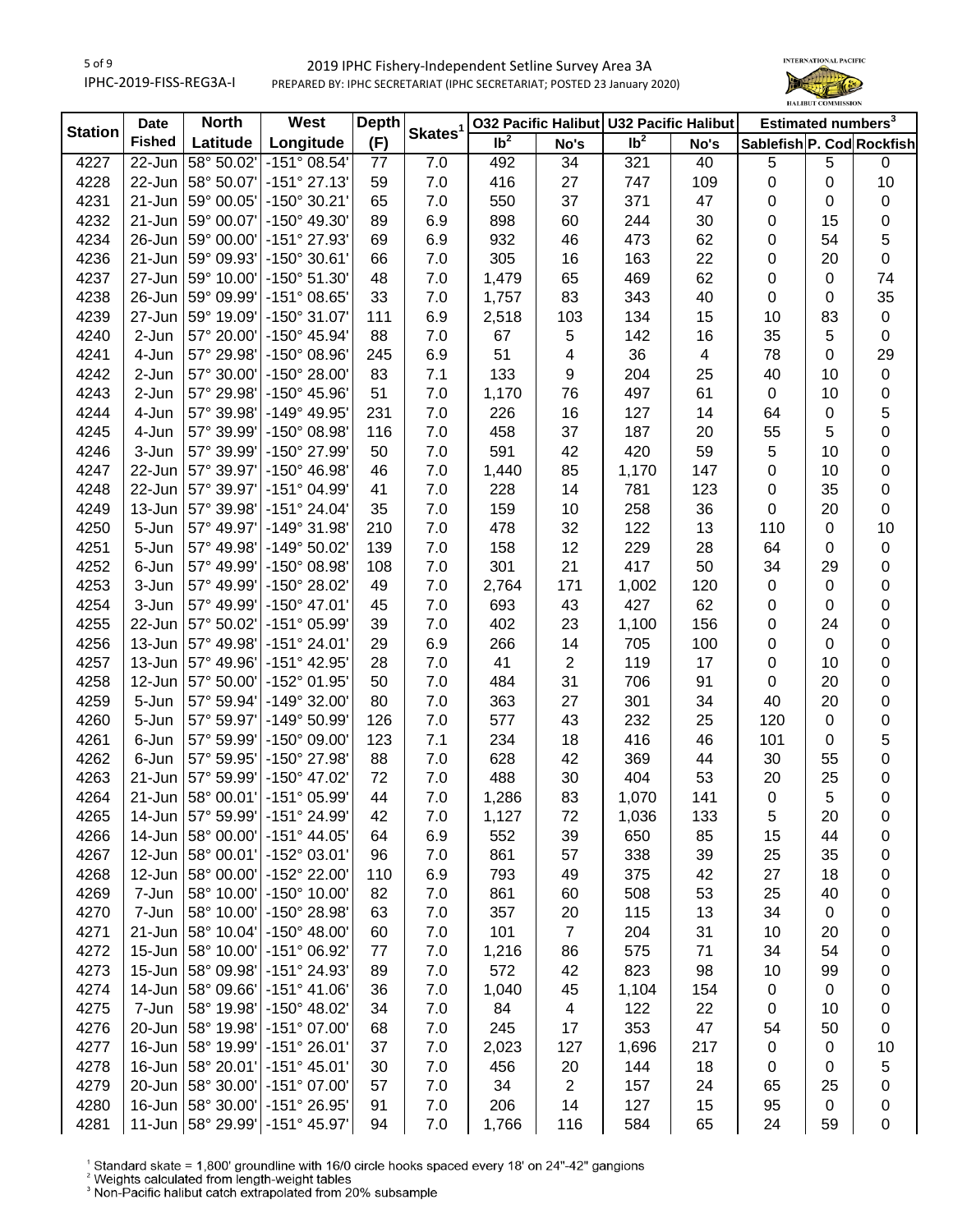

| <b>Station</b> | <b>Date</b>   | <b>North</b>             | West                          | <b>Depth</b> | Skates <sup>1</sup> |                 |                  | 032 Pacific Halibut U32 Pacific Halibut |          | Estimated numbers <sup>3</sup> |             |             |
|----------------|---------------|--------------------------|-------------------------------|--------------|---------------------|-----------------|------------------|-----------------------------------------|----------|--------------------------------|-------------|-------------|
|                | <b>Fished</b> | Latitude                 | Longitude                     | (F)          |                     | Ib <sup>2</sup> | No's             | Ib <sup>2</sup>                         | No's     | Sablefish P. Cod Rockfish      |             |             |
| 4283           | 19-Jun        | 58° 40.00'               | -151° 45.99'                  | 70           | 7.0                 | 315             | 20               | 202                                     | 26       | 54                             | 10          | $\mathbf 0$ |
| 4284           | 10-Jun        | 58° 40.00'               | -152° 06.02'                  | 70           | 7.0                 | 806             | 47               | 337                                     | 41       | $\pmb{0}$                      | 5           | $\pmb{0}$   |
| 4285           | 10-Jun        | 58° 48.91'               | -152° 06.06'                  | 62           | 7.0                 | 775             | 26               | 126                                     | 18       | $\pmb{0}$                      | 0           | 10          |
| 4286           | 5-Aug         | 56° 19.48'               | -152° 47.45'                  | 85           | 6.8                 | 488             | 34               | 332                                     | 42       | 34                             | 19          | 0           |
| 4287           | 5-Aug         | 56° 19.71'               | -153° 08.03'                  | 70           | 7.0                 | 130             | $\boldsymbol{9}$ | 150                                     | 19       | 45                             | 20          | 0           |
| 4288           | 20-Aug        | 56° 19.89'               | -153° 25.94'                  | 33           | 7.0                 | 1,482           | 54               | 73                                      | 9        | $\pmb{0}$                      | 0           | $\pmb{0}$   |
| 4289           | 17-Jun        | 56° 30.50'               | $-152^{\circ}$ 15.12          | 109          | 7.0                 | 260             | 19               | 89                                      | 12       | 50                             | 20          | 45          |
| 4290           | 16-Jun        | 56° 29.83'               | -152° 32.98'                  | 148          | 7.0                 | 295             | 20               | 50                                      | 5        | 74                             | $\mathbf 0$ | $\pmb{0}$   |
| 4291           | 16-Jun        | 56° 30.04'               | -152° 51.07'                  | 28           | 7.0                 | 270             | 16               | 830                                     | 106      | 0                              | 30          | 15          |
| 4292           | 15-Jun        | 56° 30.15'               | -153° 09.01'                  | 40           | 7.0                 | 432             | 25               | 428                                     | 55       | 0                              | 0           | 0           |
| 4293           | 7-Aug         | 56° 29.67'               | -153° 26.89'                  | 47           | 6.8                 | 325             | 23               | 408                                     | 57       | 0                              | 0           | 0           |
| 4294           | 6-Aug         | 56° 30.04'               | $-153^{\circ}$ 45.45'         | 35           | 6.8                 | 2,970           | 124              | 242                                     | 29       | 0                              | 24          | 0           |
| 4295           | 4-Aug         | 56° 39.70'               | $-151^{\circ}56.91'$          | 36           | 7.1                 | 2,073           | 109              | 555                                     | 74       | 0                              | 0           | 6           |
| 4296           | 18-Jun        | 56° 40.06'               | -152° 15.06'                  | 26           | 7.0                 | 504             | 24               | 244                                     | 35       | 0                              | 0           | 0           |
| 4297           | 17-Jun        | 56° 39.90'               | -152° 33.89'                  | 76           | 7.0                 | 562             | 39               | 303                                     | 35       | 15                             | 0           | 0           |
| 4298           | 16-Jun        | 56° 38.26'               | -152° 51.66'                  | 41           | 7.0                 | 792             | 38               | 317                                     | 40       | 0                              | 0           | 0           |
| 4299           | $15 - Jun$    | 56° 40.02'               | -153° 10.01'                  | 81           | 7.0                 | 460             | 20               | 125                                     | 14       | 0                              | 5           | 0           |
| 4300           | 7-Aug         | 56° 39.88'               | -153° 28.13'                  | 80           | 7.0                 | 1,048           | 53               | 303                                     | 34       | 0                              | 0           | $\pmb{0}$   |
| 4301           | 7-Aug         | 56° 40.12'               | -153° 46.09'                  | 53           | 7.0                 | 793             | 38               | 331                                     | 41       | 0                              | 5           | 0           |
| 4302           | 3-Aug         | 56° 49.76'               | -151° 39.91'                  | 178          | 7.0                 | 460             | 23               | 125                                     | 15       | 20                             | 0           | 15          |
| 4303           | 3-Aug         | 56° 49.76'               | $-151°58.00'$                 | 41           | 7.0                 | 2,265           | 111              | 412                                     | 51       | $\pmb{0}$                      | 5           | 5           |
| 4304           | 9-Jun         | 56° 49.93'               | -152° 16.05'                  | 53           | 7.0                 | 1,451           | 89               | 663                                     | 76       |                                | 10          | 0           |
| 4305           | 9-Jun         | 56° 49.72'               | -152° 34.99'                  | 76           | 7.0                 | 88              |                  | 78                                      | 9        | 0<br>20                        |             |             |
|                | 10-Jun        |                          |                               |              |                     |                 | 5                | 72                                      |          |                                | 5<br>59     | 0           |
| 4306<br>4307   | 10-Jun        | 56° 50.03'<br>56° 49.95' | -152° 52.99'<br>$-153°$ 11.12 | 36<br>54     | 6.9<br>6.9          | 290<br>706      | 18<br>37         | 415                                     | 10<br>51 | 0                              | $\mathbf 0$ | 0           |
|                | $11 - Jun$    | 56° 49.97'               | -153° 29.11'                  | 53           | 7.0                 |                 |                  |                                         | 42       | 5                              | 15          | 0           |
| 4308<br>4309   | 2-Jun         | 57° 00.00'               | -151° 39.93'                  | 41           | 6.9                 | 513<br>919      | 26<br>53         | 348<br>683                              | 86       | 0                              | 152         | 0           |
|                |               |                          |                               |              |                     |                 |                  |                                         |          | 0                              | 24          | 5           |
| 4310           | 2-Jun         | 56° 59.97'               | $-151°59.12'$                 | 45           | 6.9                 | 333             | 17               | 336                                     | 47       | 0                              |             | 0           |
| 4311           | 8-Jun         | 56° 59.96'               | -152° 16.96'                  | 41           | 7.0                 | 704             | 41               | 445                                     | 59       | $\pmb{0}$                      | $\mathbf 0$ | 0           |
| 4312           | 9-Jun         | 56° 59.90'               | -152° 35.07'                  | 85           | 7.0                 | 597             | 36               | 230                                     | 26       | 20                             | 0           | 0           |
| 4313           | 10-Jun        | 57° 00.03'               | -152° 54.23'                  | 58           | 6.9                 | 559             | 30               | 459                                     | 56       | $\pmb{0}$                      | 29          | $\pmb{0}$   |
| 4314           | 4-Jun         | 57° 10.02'               | -151° 03.68'                  | 222          | 7.0                 | 612             | 40               | 208                                     | 23       | 54                             | $\mathbf 0$ | 15          |
| 4315           | 4-Jun         | 57° 10.02'               | -151° 22.02'                  | 70           | 7.0                 | 626             | 45               | 439                                     | 49       | $\pmb{0}$                      | 94          | $\pmb{0}$   |
| 4316           | 3-Jun         | 57° 09.93'               | $-151^{\circ}$ 41.05          | 39           | 6.9                 | 480             | 29               | 455                                     | 58       | 0                              | 25          | 0           |
| 4317           | 2-Jun         |                          | 57° 09.72' - 151° 59.04'      | 39           | 7.0                 | 682             | 23               | 176                                     | 26       | 0                              | 20          | 0           |
| 4318           | 8-Jun         | 57° 09.97'               | -152° 17.91'                  | 44           | 7.0                 | 100             | 6                | 139                                     | 20       | 0                              | 25          | 0           |
| 4319           | 8-Jun         | 57° 10.18'               | -152° 35.97'                  | 53           | 6.9                 | 83              | 6                | 150                                     | 20       | 0                              | 103         | 0           |
| 4320           | 1-Jun         | 57° 19.92'               | -151° 03.79'                  | 50           | 7.0                 | 834             | 52               | 516                                     | 65       | 0                              | 40          | 0           |
| 4321           | 4-Jun         | 57° 20.00'               | -151° 23.22'                  | 72           | 7.0                 | 831             | 59               | 831                                     | 99       | 0                              | 5           | 0           |
| 4322           | 3-Jun         | 57° 19.96'               | $-151°$ 41.33'                | 34           | 7.0                 | 777             | 27               | 302                                     | 44       | 0                              | 74          | 0           |
| 4323           | 3-Jun         | 57° 20.05'               | -151° 59.88'                  | 40           | 7.0                 | 371             | 18               | 112                                     | 16       | 0                              | 15          | 0           |
| 4324           | 7-Jun         | 57° 20.01'               | -152° 17.85'                  | 22           | 6.9                 | 1,667           | 66               | 153                                     | 19       | 0                              | 15          | 0           |
| 4325           | 1-Jun         | 57° 29.96'               | $-151^{\circ}$ 05.12          | 43           | 7.0                 | 73              | $\sqrt{3}$       | $\mathbf 0$                             | 0        | 0                              | 15          | 0           |
| 4326           | 1-Jun         | 57° 29.98'               | -151° 23.06'                  | 46           | 7.0                 | 408             | 26               | 283                                     | 38       | 5                              | 109         | 0           |
| 4327           |               | 31-May 57° 30.02'        | $-151^{\circ}$ 42.06'         | 61           | 6.9                 | 331             | 21               | 368                                     | 47       | 10                             | 34          | 0           |
| 4328           | 7-Jun         | 57° 30.11'               | -152° 00.98'                  | 27           | 7.0                 | 1,178           | 46               | 422                                     | 54       | $\pmb{0}$                      | 15          | 0           |
| 4329           |               | 31-May 57° 40.03'        | -151° 43.02'                  | 36           | 7.0                 | 285             | 15               | 348                                     | 47       | 0                              | 65          | 0           |
| 4330           | 7-Jun         | 57° 39.90'               | $-151°59.08'$                 | 114          | 7.0                 | 1,386           | 91               | 955                                     | 109      | 0                              | 54          | 0           |
| 4331           | 3-Jun         | 57° 30.11'               | -154° 55.09'                  | 126          | 7.0                 | 390             | 27               | 224                                     | 26       | 60                             | 20          | 0           |
| 4332           | 2-Jun         | 57° 40.57'               | $-154^{\circ}$ 34.88          | 117          | 7.0                 | 417             | 23               | 286                                     | 34       | 55                             | 25          | 0           |
| 4333           | 3-Jun         |                          | 57° 39.69' - 154° 54.23'      | 127          | 6.9                 | 946             | 55               | 367                                     | 40       | 49                             | $\sqrt{5}$  | 0           |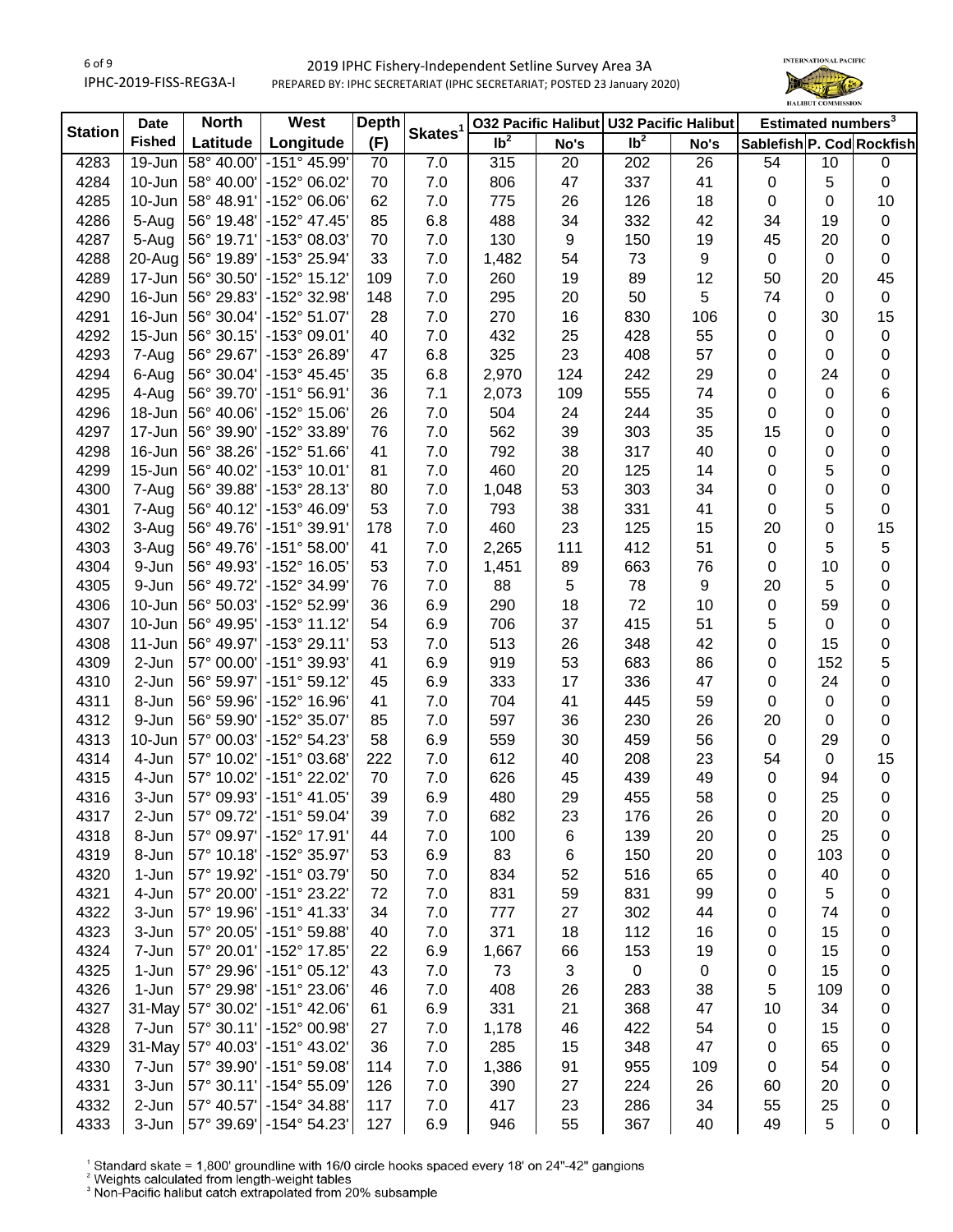# 7 of 9 IPHC-2019-FISS-REG3A-I

# 2019 IPHC Fishery-Independent Setline Survey Area 3A PREPARED BY: IPHC SECRETARIAT (IPHC SECRETARIAT; POSTED 23 January 2020)



| <b>Station</b> | <b>Date</b>   | <b>North</b>       | West                  | <b>Depth</b> | Skates <sup>1</sup> |                            | <b>032 Pacific Halibut</b> |                            | <b>U32 Pacific Halibut</b> |                           | Estimated numbers <sup>3</sup> |             |
|----------------|---------------|--------------------|-----------------------|--------------|---------------------|----------------------------|----------------------------|----------------------------|----------------------------|---------------------------|--------------------------------|-------------|
|                | <b>Fished</b> | Latitude           | Longitude             | (F)          |                     | $\overline{\mathsf{lb}^2}$ | No's                       | $\overline{\mathsf{lb}^2}$ | No's                       | Sablefish P. Cod Rockfish |                                |             |
| 4334           | 3-Jun         | 57° 39.74'         | -155° 13.02'          | 159          | 6.9                 | 648                        | 41                         | 299                        | 34                         | 44                        | $\mathbf 0$                    | $\pmb{0}$   |
| 4335           | 2-Jun         | 57° 49.52'         | $-154^{\circ}$ 15.14' | 112          | 7.0                 | 523                        | 30                         | 276                        | 32                         | 50                        | 0                              | $\pmb{0}$   |
| 4336           | 2-Jun         | 57° 49.60'         | $-154^{\circ}$ 34.21' | 124          | 7.0                 | 611                        | 38                         | 333                        | 38                         | 89                        | 5                              | 0           |
| 4337           | 4-Jun         | 57° 50.16'         | -154° 52.96'          | 155          | 6.9                 | 572                        | 38                         | 506                        | 58                         | 25                        | $\mathbf 0$                    | 0           |
| 4338           |               | 31-May 57° 59.19'  | -153° 37.42'          | 77           | 7.0                 | 368                        | 22                         | 396                        | 53                         | 10                        | 40                             | 0           |
| 4339           |               | 31-May 57° 59.72'  | -153° 55.95'          | 108          | 7.0                 | 1,136                      | 64                         | 375                        | 45                         | 50                        | 15                             | 0           |
| 4340           | 5-Jun         | 57° 59.99'         | -154° 14.55'          | 131          | 7.0                 | 596                        | 41                         | 292                        | 35                         | 45                        | 15                             | 0           |
| 4341           | 19-Jun        | 58° 10.03'         | -153° 19.23'          | 58           | 7.0                 | 131                        | 10                         | 218                        | 28                         | 30                        | 30                             | 0           |
| 4342           | 19-Jun        | 58° 10.02'         | -153° 37.82'          | 108          | 7.0                 | 1,465                      | 78                         | 336                        | 38                         | 35                        | $\mathbf 0$                    | 0           |
| 4343           | 6-Jun         | 58° 10.19'         | -153° 56.95'          | 118          | 7.0                 | 939                        | 56                         | 339                        | 37                         | 30                        | 15                             | 0           |
| 4344           | 19-Jun        | 58° 19.74'         | -153° 20.22'          | 95           | 7.0                 | 557                        | 35                         | 166                        | 19                         | 30                        | 0                              | 0           |
| 4345           | 6-Jun         | 58° 19.81'         | -153° 39.03'          | 95           | 7.1                 | 1,054                      | 47                         | 145                        | 16                         | 66                        | 0                              | 0           |
| 4346           | 6-Jun         | 58° 19.96'         | -153° 58.13'          | 41           | 7.0                 | 778                        | 32                         | 162                        | 23                         | $\pmb{0}$                 | 10                             | 0           |
| 4347           | 20-Jun        | 58° 29.97'         | -153° 01.27'          | 94           | 6.8                 | 839                        | 38                         | 182                        | 21                         | 58                        | 10                             | 0           |
| 4348           | 18-Jun        | 58° 29.91'         | -153° 20.93'          | 98           | 7.1                 | 569                        | 33                         | 239                        | 27                         | 20                        | 20                             | 0           |
| 4349           | 18-Jun        | 58° 29.99'         | -153° 40.77'          | 50           | 7.0                 | 993                        | 40                         | 85                         | 13                         | $\pmb{0}$                 | 25                             | 0           |
| 4350           | $21 - Jun$    | 58° 40.03'         | -152° 44.22'          | 105          | 7.0                 | 235                        | 16                         | 171                        | 21                         | 10                        | 10                             | 0           |
| 4351           | $21 - Jun$    | 58° 40.03'         | -153° 03.28'          | 87           | 7.1                 | 1,082                      | 61                         | 399                        | 49                         | 10                        | 61                             | 0           |
| 4352           | 18-Jun        | 58° 39.95'         | -153° 23.03'          | 29           | 7.0                 | 1,019                      | 36                         | 160                        | 27                         | $\pmb{0}$                 | 40                             | 0           |
| 4355           | 22-Jun        | 58° 49.99'         | -153° 03.83'          | 89           | 6.9                 | 726                        | 32                         | 92                         | 10                         | 10                        | 20                             | 0           |
| 4356           | 27-Jun        | 59° 00.03'         | -151° 47.92'          | 72           | 7.0                 | 286                        | 18                         | 129                        | 17                         | $\pmb{0}$                 | 0                              | 0           |
| 4357           |               | 27-Jun 59° 01.66'  | -152° 05.50'          | 105          | 7.0                 | 1,283                      | 77                         | 169                        | 20                         | $\pmb{0}$                 | 20                             | 0           |
| 4358           |               | 24-Jun 58° 59.91'  | -152° 27.97'          | 82           | 7.0                 | 37                         | 3                          | 96                         | 11                         | 20                        | 0                              | 0           |
| 4359           | $24$ -Jun     | 58° 59.85'         | -152° 45.96'          | 92           | 7.0                 | 1,202                      | 74                         | 262                        | 30                         | 20                        | 15                             | 0           |
| 4360           |               | 22-Jun 58° 59.96'  | -153° 05.98'          | 81           | 6.9                 | 1,026                      | 45                         | 64                         | $\overline{7}$             | $\pmb{0}$                 | 20                             | 0           |
| 4361           |               | 30-Jun 59° 09.62'  | -152° 08.97'          | 77           | 7.1                 | 769                        | 38                         | 185                        | 23                         | $\pmb{0}$                 | 35                             | 0           |
| 4362           |               | 30-Jun 59° 10.07'  | -152° 26.31'          | 53           | 6.9                 | 489                        | 25                         | 254                        | 32                         | $\pmb{0}$                 | 39                             | 0           |
| 4363           | 29-Jun        | 59° 09.99'         | -152° 47.39'          | 75           | 7.0                 | 253                        | 15                         | 178                        | 23                         | $\pmb{0}$                 | 20                             | 0           |
| 4364           | 29-Jun        | 59° 10.01'         | -153° 05.93'          | 46           | 7.0                 | 302                        | 11                         | 58                         | 8                          | $\pmb{0}$                 | 15                             | $\pmb{0}$   |
| 4365           | 23-Jun        | 59° 10.00'         | -153° 26.38'          | 23           | 6.9                 | 803                        | 33                         | 125                        | 16                         | 0                         | 10                             | 0           |
| 4366           | $15 - Jun$    | 59° 19.66'         | -152° 13.61'          | 42           | 7.0                 | 60                         | 4                          | 172                        | 27                         | 0                         | 0                              | 0           |
| 4367           |               | 15-Jun 59° 19.77'  | -152° 27.88'          | 39           | 7.1                 | 0                          | 0                          | $\,0\,$                    | 0                          | 0                         | 0                              | 0           |
| 4368           |               | 29-Jun 59° 19.57'  | -152° 47.88'          | 44           | 7.0                 | 16                         | 1                          | 30                         | 4                          | 0                         | 0                              | $\pmb{0}$   |
| 4369           |               | 28-Jun 59° 19.89'  | -153° 07.93'          | 27           | 7.0                 | 245                        | 12                         | 37                         | 4                          | 0                         | 0                              | $\pmb{0}$   |
| 4370           | 9-Jun         | 59° 30.02'         | -151° 47.85'          | 42           | 6.8                 | 1,063                      | 56                         | 145                        | 18                         | 0                         | 0                              | 0           |
| 4371           |               | 10-Jun 59° 30.05'  | -152° 08.59'          | 21           | 6.9                 | 244                        | 12                         | 376                        | 53                         | 0                         | 25                             | 0           |
| 4372           |               | 15-Jun 59° 29.59'  | -152° 29.02'          | 30           | 6.9                 | 199                        | 10                         | 109                        | 13                         | 0                         | 15                             | 0           |
| 4373           |               | 14-Jun 59° 29.88'  | -152° 48.91'          | 27           | 7.0                 | 218                        | 10                         | 38                         | 5                          | 0                         | 0                              | 0           |
| 4374           |               | 14-Jun 59° 40.09'  | $-152^{\circ}$ 30.14' | 43           | 7.0                 | 535                        | 17                         | 79                         | 10                         | 0                         | 0                              | 0           |
| 4375           |               | 13-Jun 59° 49.70'  | -152° 10.98'          | 25           | 7.0                 | 277                        | 21                         | 567                        | 75                         | 0                         | 0                              | 0           |
| 4501           | 26-Jul        | 58° 00.93'         | -138° 08.35'          | 133          | 7.0                 | 1,139                      | 57                         | 99                         | 13                         | 40                        | 0                              | 35          |
| 4503           |               | 15-Sep 58° 41.59'  | -140° 40.55'          | 138          | 7.0                 | 529                        | 24                         | $\boldsymbol{9}$           | 1                          | 25                        | 0                              | 5           |
| 4504           |               | 15-Sep 58° 40.11'  | $-140^{\circ}$ 20.19' | 129          | 7.0                 | 867                        | 38                         | 46                         | 6                          | 15                        | 0                              | 0           |
| 4505           |               | 14-Sep 58° 50.01'  | -140° 59.20'          | 241          | 7.0                 | 48                         | 3                          | $\pmb{0}$                  | 0                          | 84                        | 0                              | 10          |
| 4506           |               | 11-Sep 59° 00.04'  | $-141°$ 18.16'        | 291          | 7.0                 | 51                         | $\overline{\mathbf{c}}$    | $\pmb{0}$                  | 0                          | 64                        | 0                              | 10          |
| 4507           |               | 13-Sep 59° 30.77'  | -144° 36.82'          | 221          | 7.0                 | 801                        | 32                         | 28                         | 4                          | 10                        | 0                              | 30          |
| 4508           |               | 12-Sep 59° 29.59'  | -143° 37.04'          | 263          | 7.0                 | 265                        | 9                          | 0                          | 0                          | 45                        | 0                              | 25          |
| 4509           |               | 12-Sep 59° 31.31'  | $-143^{\circ}$ 17.15' | 292          | 7.0                 | 77                         | $\overline{2}$             | 0                          | 0                          | 85                        | 0                              | 0           |
| 4510           |               | 10-Sep 59° 31.77'  | $-142^{\circ}$ 36.06' | 115          | 7.0                 | 3,347                      | 140                        | 68                         | 9                          | 5                         | 0                              | 25          |
| 4511           |               | 10-Sep 59° 30.54'  | -142° 17.88'          | 103          | 7.0                 | 1,914                      | 76                         | 41                         | 5                          | 0                         | 0                              | 15          |
| 4512           |               | 8-Sep   59° 39.95' | -140° 39.24'          | 27           | 6.9                 | 72                         | $\overline{c}$             | $\,0\,$                    | 0                          | $\pmb{0}$                 | 5                              | $\mathbf 0$ |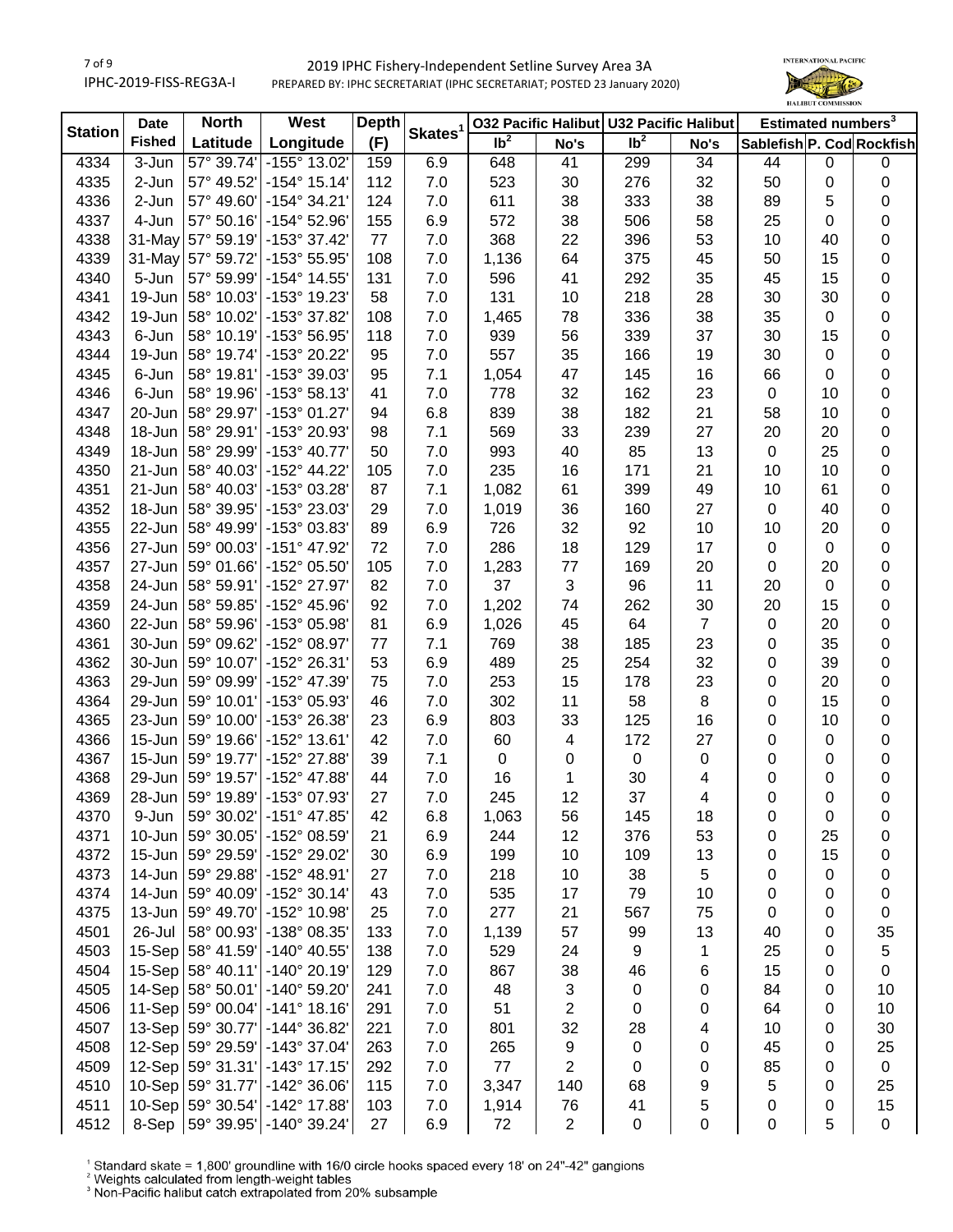### 2019 IPHC Fishery-Independent Setline Survey Area 3A PREPARED BY: IPHC SECRETARIAT (IPHC SECRETARIAT; POSTED 23 January 2020)



| Ib <sup>2</sup><br>Ib <sup>2</sup><br><b>Fished</b><br>(F)<br>Longitude<br>Latitude<br>Sablefish P. Cod Rockfish<br>No's<br>No's<br>4515<br>$29 - Aug$<br>59° 50.82'<br>7.0<br>1,342<br>31<br>40<br>-139° 40.57'<br>110<br>$\mathbf 5$<br>$\mathbf 0$<br>10<br>$\mathbf 0$<br>4516<br>7-Sep<br>59° 48.21'<br>$-141°37.84'$<br>6.8<br>6<br>11<br>$\overline{c}$<br>18<br>148<br>0<br>0<br>$\pmb{0}$<br>7-Sep<br>59° 59.91'<br>$-141°23.18'$<br>54<br>639<br>17<br>0<br>4517<br>7.0<br>0<br>0<br>0<br>0<br>4518<br>3-Sep<br>59° 58.55'<br>-143° 37.68'<br>315<br>6<br>0<br>5<br>107<br>6.8<br>0<br>5<br>0<br>4519<br>3-Sep<br>59° 58.99'<br>$-143°$ 19.00<br>782<br>72<br>5<br>71<br>7.0<br>30<br>11<br>0<br>0<br>4520<br>5-Sep<br>59° 59.02'<br>-142° 18.58'<br>32<br>$\,0\,$<br>0<br>0<br>7.0<br>0<br>0<br>0<br>0<br>4521<br>6-Sep<br>59° 57.92'<br>-141° 59.32'<br>17<br>7.0<br>34<br>1<br>0<br>0<br>0<br>0<br>$\mathbf 0$<br>3<br>4522<br>59° 30.01'<br>-145° 35.30'<br>7.0<br>288<br>18<br>25<br>50<br>74<br>6-Jun<br>194<br>0<br>36<br>17<br>3<br>15<br>15<br>4523<br>59° 30.01'<br>$-144^{\circ} 56.28'$<br>7.0<br>707<br>5-Jun<br>162<br>0<br>4524<br>7-Jun<br>59° 29.99'<br>$-146^{\circ}$ 15.86<br>20<br>6.9<br>67<br>284<br>34<br>0<br>1,433<br>0<br>$\pmb{0}$<br>4525<br>5-Jun<br>59° 39.76'<br>$-144^{\circ}56.15'$<br>80<br>7.0<br>$\pmb{0}$<br>0<br>$\pmb{0}$<br>0<br>0<br>0<br>$\pmb{0}$<br>$\pmb{0}$<br>4526<br>5-Jun<br>59° 39.99'<br>-145° 15.99'<br>62<br>7.0<br>0<br>0<br>0<br>0<br>0<br>$\pmb{0}$<br>$\sqrt{3}$<br>6<br>4527<br>4-Jun<br>59° 50.01'<br>-145° 14.30'<br>71<br>7.0<br>119<br>1<br>$\pmb{0}$<br>0<br>0<br>$\overline{2}$<br>36<br>3<br>4528<br>$1-Jul$<br>59° 50.11'<br>$-145°34.01'$<br>54<br>7.0<br>24<br>$\pmb{0}$<br>0<br>0<br>63<br>$\overline{7}$<br>4529<br>4-Jun<br>59° 49.77'<br>-144° 36.99'<br>7.0<br>4,233<br>99<br>10<br>0<br>$\mathbf 0$<br>0<br>152<br>21<br>4530<br>$1-Jul$<br>60° 00.09'<br>-145° 33.97'<br>7.0<br>530<br>23<br>49<br>0<br>0<br>$\mathbf 0$<br>867<br>16-Jun<br>60° 00.07'<br>$-145°53.01'$<br>7.0<br>28<br>139<br>4531<br>46<br>18<br>0<br>$\pmb{0}$<br>0<br>4532<br>18-Jun<br>60° 09.86'<br>$-146°57.48'$<br>7.0<br>98<br>167<br>19<br>15<br>151<br>2,329<br>74<br>$\mathbf 0$<br>4533<br>18-Jun<br>60° 09.91'<br>$-146°31.98'$<br>72<br>7.0<br>250<br>12<br>44<br>5<br>35<br>0<br>0<br>4534<br>2-Jul<br>60° 10.00'<br>$-144^{\circ} 59.05'$<br>7.0<br>1,266<br>49<br>190<br>24<br>5<br>15<br>0<br>0<br>4535<br>3-Jul<br>60° 09.01'<br>$-144^{\circ}$ 39.07'<br>12<br>7.0<br>602<br>26<br>330<br>46<br>5<br>$\mathbf 0$<br>0<br>4536<br>25-Jun<br>60° 18.95'<br>-148° 10.35'<br>119<br>7.0<br>38<br>78<br>10<br>10<br>1,510<br>50<br>0<br>4537<br>17-Jun<br>60° 19.49'<br>$-146^{\circ}$ 11.02<br>11<br>7.0<br>128<br>6<br>146<br>19<br>5<br>0<br>$\pmb{0}$<br>60° 20.99'<br>4538<br>$-146^{\circ}$ 48.99<br>7.0<br>56<br>127<br>15<br>5<br>5<br>18-Jun<br>155<br>1,068<br>$\mathbf 0$<br>32<br>20<br>4539<br>60° 38.91'<br>-147° 50.00'<br>7.0<br>928<br>39<br>247<br>15<br>25-Jun<br>128<br>45<br>72<br>25<br>4540<br>23-Jun<br>60° 40.04'<br>-147° 30.93'<br>26<br>7.0<br>1,156<br>42<br>8<br>$\pmb{0}$<br>$\mathbf 0$<br>29<br>3<br>15<br>27-Jun<br>60° 49.99'<br>-147° 28.55'<br>7.0<br>46<br>4541<br>118<br>1,418<br>0<br>45<br>4542<br>28-Jun<br>60° 59.97'<br>$-146^{\circ}$ 47.40<br>7.0<br>2,821<br>91<br>198<br>23<br>10<br>25<br>10<br>183<br>4543<br>24-Jun<br>61° 00.84'<br>-148° 09.55'<br>79<br>7.0<br>0<br>$\pmb{0}$<br>0<br>$\pmb{0}$<br>$\mathbf 0$<br>$\mathbf 0$<br>$\pmb{0}$<br>5<br>4544<br>24-Jun<br>61° 09.95'<br>$-147^{\circ}$ 49.40<br>89<br>7.0<br>279<br>0<br>0<br>$\mathbf 0$<br>0<br>$\mathbf 0$<br>4545<br>16-Jun<br>58° 40.00'<br>$-148°$ 14.79<br>230<br>6.9<br>697<br>33<br>0<br>0<br>69<br>10<br>0<br>4546<br>59° 39.80'<br>$-149°52.01'$<br>7.1<br>1,215<br>68<br>108<br>11<br>10<br>45<br>14-Jul<br>114<br>$\pmb{0}$<br>27<br>-148° 32.06'<br>7.0<br>328<br>12<br>59<br>4547<br>10-Jul<br>59° 59.86'<br>48<br>4<br>0<br>$\pmb{0}$<br>234<br>$-148°$ 12.71<br>7.0<br>1,589<br>56<br>30<br>35<br>$\pmb{0}$<br>4548<br>10-Jul<br>59° 59.99'<br>59<br>0<br>4550<br>26-Jun   59° 09.95'   -151° 27.94'<br>18<br>7.0<br>1,559<br>51<br>111<br>13<br>0<br>0<br>5<br>59° 19.88'<br>4551<br>27-Jun<br>-150° 49.98'<br>7.0<br>416<br>13<br>0<br>0<br>20<br>107<br>0<br>0<br>$11 - Jun$<br>58° 20.02'<br>-152° 04.04'<br>834<br>32<br>22<br>4552<br>6.9<br>189<br>88<br>66<br>0<br>0<br>$11$ -Jun<br>58° 29.99'<br>-152° 06.05'<br>277<br>34<br>4553<br>25<br>7.0<br>1,229<br>56<br>0<br>51<br>0<br>10-Jun<br>58° 39.99'<br>-152° 23.73'<br>35<br>88<br>4554<br>50<br>7.0<br>840<br>667<br>119<br>0<br>0<br>4555<br>58° 50.50'<br>$-151^{\circ}$ 46.02<br>912<br>410<br>52<br>5<br>15<br>19-Jun<br>58<br>7.0<br>48<br>0<br>4556<br>57° 40.12'<br>-154° 15.85'<br>7.0<br>25<br>327<br>47<br>1-Jun<br>21<br>409<br>10<br>$\mathbf 0$<br>0<br>4557<br>1-Jun<br>57° 40.01'<br>-153° 56.53'<br>7.0<br>23<br>145<br>10<br>106<br>1,635<br>79<br>194<br>$\pmb{0}$<br>4558<br>31-May 57° 50.66'<br>-153° 56.32'<br>7.0<br>13<br>1<br>18<br>3<br>25<br>5<br>83<br>0<br>4559<br>4-Jun<br>57° 49.23'<br>-155° 10.09'<br>7.1<br>701<br>24<br>10<br>16<br>24<br>180<br>0<br>0<br>4-Jun<br>57° 58.60'<br>-154° 54.34'<br>789<br>34<br>286<br>38<br>29<br>4560<br>26<br>6.9<br>0<br>0<br>5-Jun<br>58° 10.04'<br>-154° 13.39'<br>362<br>4562<br>40<br>6.7<br>1,964<br>76<br>45<br>0<br>0<br>0<br>4563<br>20-Jun<br>58° 20.03'<br>-153° 00.65'<br>250<br>36<br>5<br>30<br>7.0<br>336<br>14<br>0<br>0<br>4564<br>58° 30.68'<br>-152° 42.89'<br>423<br>21<br>113<br>5<br>20-Jun<br>33<br>7.0<br>16<br>0<br>0<br>574<br>70<br>4565<br>$22$ -Jun<br>58° 59.05'<br>$-153°$ 21.10<br>20<br>7.0<br>19<br>10<br>10<br>0<br>0<br>23-Jun 59° 11.49'<br>274<br>73<br>10<br>4566<br>$-153^{\circ}$ 41.21'<br>22<br>7.0<br>9<br>10<br>0<br>0 | <b>Station</b> | <b>Date</b> | <b>North</b> | West | <b>Depth</b> |                     |  | 032 Pacific Halibut U32 Pacific Halibut | Estimated numbers <sup>3</sup> |  |
|----------------------------------------------------------------------------------------------------------------------------------------------------------------------------------------------------------------------------------------------------------------------------------------------------------------------------------------------------------------------------------------------------------------------------------------------------------------------------------------------------------------------------------------------------------------------------------------------------------------------------------------------------------------------------------------------------------------------------------------------------------------------------------------------------------------------------------------------------------------------------------------------------------------------------------------------------------------------------------------------------------------------------------------------------------------------------------------------------------------------------------------------------------------------------------------------------------------------------------------------------------------------------------------------------------------------------------------------------------------------------------------------------------------------------------------------------------------------------------------------------------------------------------------------------------------------------------------------------------------------------------------------------------------------------------------------------------------------------------------------------------------------------------------------------------------------------------------------------------------------------------------------------------------------------------------------------------------------------------------------------------------------------------------------------------------------------------------------------------------------------------------------------------------------------------------------------------------------------------------------------------------------------------------------------------------------------------------------------------------------------------------------------------------------------------------------------------------------------------------------------------------------------------------------------------------------------------------------------------------------------------------------------------------------------------------------------------------------------------------------------------------------------------------------------------------------------------------------------------------------------------------------------------------------------------------------------------------------------------------------------------------------------------------------------------------------------------------------------------------------------------------------------------------------------------------------------------------------------------------------------------------------------------------------------------------------------------------------------------------------------------------------------------------------------------------------------------------------------------------------------------------------------------------------------------------------------------------------------------------------------------------------------------------------------------------------------------------------------------------------------------------------------------------------------------------------------------------------------------------------------------------------------------------------------------------------------------------------------------------------------------------------------------------------------------------------------------------------------------------------------------------------------------------------------------------------------------------------------------------------------------------------------------------------------------------------------------------------------------------------------------------------------------------------------------------------------------------------------------------------------------------------------------------------------------------------------------------------------------------------------------------------------------------------------------------------------------------------------------------------------------------------------------------------------------------------------------------------------------------------------------------------------------------------------------------------------------------------------------------------------------------------------------------------------------------------------------------------------------------------------------------------------------------------------------------------------------------------------------------------------------------------------------------------------------------------------------------------------------------------------------------------------------------------------------------------------------------------------------------------------------------------------------------------------------------------------------------------------------------------------------------------------------------------------------------------------------------------------------------------------------------------------------------------------------------------------------------------------------------------------------------------------------------|----------------|-------------|--------------|------|--------------|---------------------|--|-----------------------------------------|--------------------------------|--|
|                                                                                                                                                                                                                                                                                                                                                                                                                                                                                                                                                                                                                                                                                                                                                                                                                                                                                                                                                                                                                                                                                                                                                                                                                                                                                                                                                                                                                                                                                                                                                                                                                                                                                                                                                                                                                                                                                                                                                                                                                                                                                                                                                                                                                                                                                                                                                                                                                                                                                                                                                                                                                                                                                                                                                                                                                                                                                                                                                                                                                                                                                                                                                                                                                                                                                                                                                                                                                                                                                                                                                                                                                                                                                                                                                                                                                                                                                                                                                                                                                                                                                                                                                                                                                                                                                                                                                                                                                                                                                                                                                                                                                                                                                                                                                                                                                                                                                                                                                                                                                                                                                                                                                                                                                                                                                                                                                                                                                                                                                                                                                                                                                                                                                                                                                                                                                                                                                                                |                |             |              |      |              | Skates <sup>1</sup> |  |                                         |                                |  |
|                                                                                                                                                                                                                                                                                                                                                                                                                                                                                                                                                                                                                                                                                                                                                                                                                                                                                                                                                                                                                                                                                                                                                                                                                                                                                                                                                                                                                                                                                                                                                                                                                                                                                                                                                                                                                                                                                                                                                                                                                                                                                                                                                                                                                                                                                                                                                                                                                                                                                                                                                                                                                                                                                                                                                                                                                                                                                                                                                                                                                                                                                                                                                                                                                                                                                                                                                                                                                                                                                                                                                                                                                                                                                                                                                                                                                                                                                                                                                                                                                                                                                                                                                                                                                                                                                                                                                                                                                                                                                                                                                                                                                                                                                                                                                                                                                                                                                                                                                                                                                                                                                                                                                                                                                                                                                                                                                                                                                                                                                                                                                                                                                                                                                                                                                                                                                                                                                                                |                |             |              |      |              |                     |  |                                         |                                |  |
|                                                                                                                                                                                                                                                                                                                                                                                                                                                                                                                                                                                                                                                                                                                                                                                                                                                                                                                                                                                                                                                                                                                                                                                                                                                                                                                                                                                                                                                                                                                                                                                                                                                                                                                                                                                                                                                                                                                                                                                                                                                                                                                                                                                                                                                                                                                                                                                                                                                                                                                                                                                                                                                                                                                                                                                                                                                                                                                                                                                                                                                                                                                                                                                                                                                                                                                                                                                                                                                                                                                                                                                                                                                                                                                                                                                                                                                                                                                                                                                                                                                                                                                                                                                                                                                                                                                                                                                                                                                                                                                                                                                                                                                                                                                                                                                                                                                                                                                                                                                                                                                                                                                                                                                                                                                                                                                                                                                                                                                                                                                                                                                                                                                                                                                                                                                                                                                                                                                |                |             |              |      |              |                     |  |                                         |                                |  |
|                                                                                                                                                                                                                                                                                                                                                                                                                                                                                                                                                                                                                                                                                                                                                                                                                                                                                                                                                                                                                                                                                                                                                                                                                                                                                                                                                                                                                                                                                                                                                                                                                                                                                                                                                                                                                                                                                                                                                                                                                                                                                                                                                                                                                                                                                                                                                                                                                                                                                                                                                                                                                                                                                                                                                                                                                                                                                                                                                                                                                                                                                                                                                                                                                                                                                                                                                                                                                                                                                                                                                                                                                                                                                                                                                                                                                                                                                                                                                                                                                                                                                                                                                                                                                                                                                                                                                                                                                                                                                                                                                                                                                                                                                                                                                                                                                                                                                                                                                                                                                                                                                                                                                                                                                                                                                                                                                                                                                                                                                                                                                                                                                                                                                                                                                                                                                                                                                                                |                |             |              |      |              |                     |  |                                         |                                |  |
|                                                                                                                                                                                                                                                                                                                                                                                                                                                                                                                                                                                                                                                                                                                                                                                                                                                                                                                                                                                                                                                                                                                                                                                                                                                                                                                                                                                                                                                                                                                                                                                                                                                                                                                                                                                                                                                                                                                                                                                                                                                                                                                                                                                                                                                                                                                                                                                                                                                                                                                                                                                                                                                                                                                                                                                                                                                                                                                                                                                                                                                                                                                                                                                                                                                                                                                                                                                                                                                                                                                                                                                                                                                                                                                                                                                                                                                                                                                                                                                                                                                                                                                                                                                                                                                                                                                                                                                                                                                                                                                                                                                                                                                                                                                                                                                                                                                                                                                                                                                                                                                                                                                                                                                                                                                                                                                                                                                                                                                                                                                                                                                                                                                                                                                                                                                                                                                                                                                |                |             |              |      |              |                     |  |                                         |                                |  |
|                                                                                                                                                                                                                                                                                                                                                                                                                                                                                                                                                                                                                                                                                                                                                                                                                                                                                                                                                                                                                                                                                                                                                                                                                                                                                                                                                                                                                                                                                                                                                                                                                                                                                                                                                                                                                                                                                                                                                                                                                                                                                                                                                                                                                                                                                                                                                                                                                                                                                                                                                                                                                                                                                                                                                                                                                                                                                                                                                                                                                                                                                                                                                                                                                                                                                                                                                                                                                                                                                                                                                                                                                                                                                                                                                                                                                                                                                                                                                                                                                                                                                                                                                                                                                                                                                                                                                                                                                                                                                                                                                                                                                                                                                                                                                                                                                                                                                                                                                                                                                                                                                                                                                                                                                                                                                                                                                                                                                                                                                                                                                                                                                                                                                                                                                                                                                                                                                                                |                |             |              |      |              |                     |  |                                         |                                |  |
|                                                                                                                                                                                                                                                                                                                                                                                                                                                                                                                                                                                                                                                                                                                                                                                                                                                                                                                                                                                                                                                                                                                                                                                                                                                                                                                                                                                                                                                                                                                                                                                                                                                                                                                                                                                                                                                                                                                                                                                                                                                                                                                                                                                                                                                                                                                                                                                                                                                                                                                                                                                                                                                                                                                                                                                                                                                                                                                                                                                                                                                                                                                                                                                                                                                                                                                                                                                                                                                                                                                                                                                                                                                                                                                                                                                                                                                                                                                                                                                                                                                                                                                                                                                                                                                                                                                                                                                                                                                                                                                                                                                                                                                                                                                                                                                                                                                                                                                                                                                                                                                                                                                                                                                                                                                                                                                                                                                                                                                                                                                                                                                                                                                                                                                                                                                                                                                                                                                |                |             |              |      |              |                     |  |                                         |                                |  |
|                                                                                                                                                                                                                                                                                                                                                                                                                                                                                                                                                                                                                                                                                                                                                                                                                                                                                                                                                                                                                                                                                                                                                                                                                                                                                                                                                                                                                                                                                                                                                                                                                                                                                                                                                                                                                                                                                                                                                                                                                                                                                                                                                                                                                                                                                                                                                                                                                                                                                                                                                                                                                                                                                                                                                                                                                                                                                                                                                                                                                                                                                                                                                                                                                                                                                                                                                                                                                                                                                                                                                                                                                                                                                                                                                                                                                                                                                                                                                                                                                                                                                                                                                                                                                                                                                                                                                                                                                                                                                                                                                                                                                                                                                                                                                                                                                                                                                                                                                                                                                                                                                                                                                                                                                                                                                                                                                                                                                                                                                                                                                                                                                                                                                                                                                                                                                                                                                                                |                |             |              |      |              |                     |  |                                         |                                |  |
|                                                                                                                                                                                                                                                                                                                                                                                                                                                                                                                                                                                                                                                                                                                                                                                                                                                                                                                                                                                                                                                                                                                                                                                                                                                                                                                                                                                                                                                                                                                                                                                                                                                                                                                                                                                                                                                                                                                                                                                                                                                                                                                                                                                                                                                                                                                                                                                                                                                                                                                                                                                                                                                                                                                                                                                                                                                                                                                                                                                                                                                                                                                                                                                                                                                                                                                                                                                                                                                                                                                                                                                                                                                                                                                                                                                                                                                                                                                                                                                                                                                                                                                                                                                                                                                                                                                                                                                                                                                                                                                                                                                                                                                                                                                                                                                                                                                                                                                                                                                                                                                                                                                                                                                                                                                                                                                                                                                                                                                                                                                                                                                                                                                                                                                                                                                                                                                                                                                |                |             |              |      |              |                     |  |                                         |                                |  |
|                                                                                                                                                                                                                                                                                                                                                                                                                                                                                                                                                                                                                                                                                                                                                                                                                                                                                                                                                                                                                                                                                                                                                                                                                                                                                                                                                                                                                                                                                                                                                                                                                                                                                                                                                                                                                                                                                                                                                                                                                                                                                                                                                                                                                                                                                                                                                                                                                                                                                                                                                                                                                                                                                                                                                                                                                                                                                                                                                                                                                                                                                                                                                                                                                                                                                                                                                                                                                                                                                                                                                                                                                                                                                                                                                                                                                                                                                                                                                                                                                                                                                                                                                                                                                                                                                                                                                                                                                                                                                                                                                                                                                                                                                                                                                                                                                                                                                                                                                                                                                                                                                                                                                                                                                                                                                                                                                                                                                                                                                                                                                                                                                                                                                                                                                                                                                                                                                                                |                |             |              |      |              |                     |  |                                         |                                |  |
|                                                                                                                                                                                                                                                                                                                                                                                                                                                                                                                                                                                                                                                                                                                                                                                                                                                                                                                                                                                                                                                                                                                                                                                                                                                                                                                                                                                                                                                                                                                                                                                                                                                                                                                                                                                                                                                                                                                                                                                                                                                                                                                                                                                                                                                                                                                                                                                                                                                                                                                                                                                                                                                                                                                                                                                                                                                                                                                                                                                                                                                                                                                                                                                                                                                                                                                                                                                                                                                                                                                                                                                                                                                                                                                                                                                                                                                                                                                                                                                                                                                                                                                                                                                                                                                                                                                                                                                                                                                                                                                                                                                                                                                                                                                                                                                                                                                                                                                                                                                                                                                                                                                                                                                                                                                                                                                                                                                                                                                                                                                                                                                                                                                                                                                                                                                                                                                                                                                |                |             |              |      |              |                     |  |                                         |                                |  |
|                                                                                                                                                                                                                                                                                                                                                                                                                                                                                                                                                                                                                                                                                                                                                                                                                                                                                                                                                                                                                                                                                                                                                                                                                                                                                                                                                                                                                                                                                                                                                                                                                                                                                                                                                                                                                                                                                                                                                                                                                                                                                                                                                                                                                                                                                                                                                                                                                                                                                                                                                                                                                                                                                                                                                                                                                                                                                                                                                                                                                                                                                                                                                                                                                                                                                                                                                                                                                                                                                                                                                                                                                                                                                                                                                                                                                                                                                                                                                                                                                                                                                                                                                                                                                                                                                                                                                                                                                                                                                                                                                                                                                                                                                                                                                                                                                                                                                                                                                                                                                                                                                                                                                                                                                                                                                                                                                                                                                                                                                                                                                                                                                                                                                                                                                                                                                                                                                                                |                |             |              |      |              |                     |  |                                         |                                |  |
|                                                                                                                                                                                                                                                                                                                                                                                                                                                                                                                                                                                                                                                                                                                                                                                                                                                                                                                                                                                                                                                                                                                                                                                                                                                                                                                                                                                                                                                                                                                                                                                                                                                                                                                                                                                                                                                                                                                                                                                                                                                                                                                                                                                                                                                                                                                                                                                                                                                                                                                                                                                                                                                                                                                                                                                                                                                                                                                                                                                                                                                                                                                                                                                                                                                                                                                                                                                                                                                                                                                                                                                                                                                                                                                                                                                                                                                                                                                                                                                                                                                                                                                                                                                                                                                                                                                                                                                                                                                                                                                                                                                                                                                                                                                                                                                                                                                                                                                                                                                                                                                                                                                                                                                                                                                                                                                                                                                                                                                                                                                                                                                                                                                                                                                                                                                                                                                                                                                |                |             |              |      |              |                     |  |                                         |                                |  |
|                                                                                                                                                                                                                                                                                                                                                                                                                                                                                                                                                                                                                                                                                                                                                                                                                                                                                                                                                                                                                                                                                                                                                                                                                                                                                                                                                                                                                                                                                                                                                                                                                                                                                                                                                                                                                                                                                                                                                                                                                                                                                                                                                                                                                                                                                                                                                                                                                                                                                                                                                                                                                                                                                                                                                                                                                                                                                                                                                                                                                                                                                                                                                                                                                                                                                                                                                                                                                                                                                                                                                                                                                                                                                                                                                                                                                                                                                                                                                                                                                                                                                                                                                                                                                                                                                                                                                                                                                                                                                                                                                                                                                                                                                                                                                                                                                                                                                                                                                                                                                                                                                                                                                                                                                                                                                                                                                                                                                                                                                                                                                                                                                                                                                                                                                                                                                                                                                                                |                |             |              |      |              |                     |  |                                         |                                |  |
|                                                                                                                                                                                                                                                                                                                                                                                                                                                                                                                                                                                                                                                                                                                                                                                                                                                                                                                                                                                                                                                                                                                                                                                                                                                                                                                                                                                                                                                                                                                                                                                                                                                                                                                                                                                                                                                                                                                                                                                                                                                                                                                                                                                                                                                                                                                                                                                                                                                                                                                                                                                                                                                                                                                                                                                                                                                                                                                                                                                                                                                                                                                                                                                                                                                                                                                                                                                                                                                                                                                                                                                                                                                                                                                                                                                                                                                                                                                                                                                                                                                                                                                                                                                                                                                                                                                                                                                                                                                                                                                                                                                                                                                                                                                                                                                                                                                                                                                                                                                                                                                                                                                                                                                                                                                                                                                                                                                                                                                                                                                                                                                                                                                                                                                                                                                                                                                                                                                |                |             |              |      |              |                     |  |                                         |                                |  |
|                                                                                                                                                                                                                                                                                                                                                                                                                                                                                                                                                                                                                                                                                                                                                                                                                                                                                                                                                                                                                                                                                                                                                                                                                                                                                                                                                                                                                                                                                                                                                                                                                                                                                                                                                                                                                                                                                                                                                                                                                                                                                                                                                                                                                                                                                                                                                                                                                                                                                                                                                                                                                                                                                                                                                                                                                                                                                                                                                                                                                                                                                                                                                                                                                                                                                                                                                                                                                                                                                                                                                                                                                                                                                                                                                                                                                                                                                                                                                                                                                                                                                                                                                                                                                                                                                                                                                                                                                                                                                                                                                                                                                                                                                                                                                                                                                                                                                                                                                                                                                                                                                                                                                                                                                                                                                                                                                                                                                                                                                                                                                                                                                                                                                                                                                                                                                                                                                                                |                |             |              |      |              |                     |  |                                         |                                |  |
|                                                                                                                                                                                                                                                                                                                                                                                                                                                                                                                                                                                                                                                                                                                                                                                                                                                                                                                                                                                                                                                                                                                                                                                                                                                                                                                                                                                                                                                                                                                                                                                                                                                                                                                                                                                                                                                                                                                                                                                                                                                                                                                                                                                                                                                                                                                                                                                                                                                                                                                                                                                                                                                                                                                                                                                                                                                                                                                                                                                                                                                                                                                                                                                                                                                                                                                                                                                                                                                                                                                                                                                                                                                                                                                                                                                                                                                                                                                                                                                                                                                                                                                                                                                                                                                                                                                                                                                                                                                                                                                                                                                                                                                                                                                                                                                                                                                                                                                                                                                                                                                                                                                                                                                                                                                                                                                                                                                                                                                                                                                                                                                                                                                                                                                                                                                                                                                                                                                |                |             |              |      |              |                     |  |                                         |                                |  |
|                                                                                                                                                                                                                                                                                                                                                                                                                                                                                                                                                                                                                                                                                                                                                                                                                                                                                                                                                                                                                                                                                                                                                                                                                                                                                                                                                                                                                                                                                                                                                                                                                                                                                                                                                                                                                                                                                                                                                                                                                                                                                                                                                                                                                                                                                                                                                                                                                                                                                                                                                                                                                                                                                                                                                                                                                                                                                                                                                                                                                                                                                                                                                                                                                                                                                                                                                                                                                                                                                                                                                                                                                                                                                                                                                                                                                                                                                                                                                                                                                                                                                                                                                                                                                                                                                                                                                                                                                                                                                                                                                                                                                                                                                                                                                                                                                                                                                                                                                                                                                                                                                                                                                                                                                                                                                                                                                                                                                                                                                                                                                                                                                                                                                                                                                                                                                                                                                                                |                |             |              |      |              |                     |  |                                         |                                |  |
|                                                                                                                                                                                                                                                                                                                                                                                                                                                                                                                                                                                                                                                                                                                                                                                                                                                                                                                                                                                                                                                                                                                                                                                                                                                                                                                                                                                                                                                                                                                                                                                                                                                                                                                                                                                                                                                                                                                                                                                                                                                                                                                                                                                                                                                                                                                                                                                                                                                                                                                                                                                                                                                                                                                                                                                                                                                                                                                                                                                                                                                                                                                                                                                                                                                                                                                                                                                                                                                                                                                                                                                                                                                                                                                                                                                                                                                                                                                                                                                                                                                                                                                                                                                                                                                                                                                                                                                                                                                                                                                                                                                                                                                                                                                                                                                                                                                                                                                                                                                                                                                                                                                                                                                                                                                                                                                                                                                                                                                                                                                                                                                                                                                                                                                                                                                                                                                                                                                |                |             |              |      |              |                     |  |                                         |                                |  |
|                                                                                                                                                                                                                                                                                                                                                                                                                                                                                                                                                                                                                                                                                                                                                                                                                                                                                                                                                                                                                                                                                                                                                                                                                                                                                                                                                                                                                                                                                                                                                                                                                                                                                                                                                                                                                                                                                                                                                                                                                                                                                                                                                                                                                                                                                                                                                                                                                                                                                                                                                                                                                                                                                                                                                                                                                                                                                                                                                                                                                                                                                                                                                                                                                                                                                                                                                                                                                                                                                                                                                                                                                                                                                                                                                                                                                                                                                                                                                                                                                                                                                                                                                                                                                                                                                                                                                                                                                                                                                                                                                                                                                                                                                                                                                                                                                                                                                                                                                                                                                                                                                                                                                                                                                                                                                                                                                                                                                                                                                                                                                                                                                                                                                                                                                                                                                                                                                                                |                |             |              |      |              |                     |  |                                         |                                |  |
|                                                                                                                                                                                                                                                                                                                                                                                                                                                                                                                                                                                                                                                                                                                                                                                                                                                                                                                                                                                                                                                                                                                                                                                                                                                                                                                                                                                                                                                                                                                                                                                                                                                                                                                                                                                                                                                                                                                                                                                                                                                                                                                                                                                                                                                                                                                                                                                                                                                                                                                                                                                                                                                                                                                                                                                                                                                                                                                                                                                                                                                                                                                                                                                                                                                                                                                                                                                                                                                                                                                                                                                                                                                                                                                                                                                                                                                                                                                                                                                                                                                                                                                                                                                                                                                                                                                                                                                                                                                                                                                                                                                                                                                                                                                                                                                                                                                                                                                                                                                                                                                                                                                                                                                                                                                                                                                                                                                                                                                                                                                                                                                                                                                                                                                                                                                                                                                                                                                |                |             |              |      |              |                     |  |                                         |                                |  |
|                                                                                                                                                                                                                                                                                                                                                                                                                                                                                                                                                                                                                                                                                                                                                                                                                                                                                                                                                                                                                                                                                                                                                                                                                                                                                                                                                                                                                                                                                                                                                                                                                                                                                                                                                                                                                                                                                                                                                                                                                                                                                                                                                                                                                                                                                                                                                                                                                                                                                                                                                                                                                                                                                                                                                                                                                                                                                                                                                                                                                                                                                                                                                                                                                                                                                                                                                                                                                                                                                                                                                                                                                                                                                                                                                                                                                                                                                                                                                                                                                                                                                                                                                                                                                                                                                                                                                                                                                                                                                                                                                                                                                                                                                                                                                                                                                                                                                                                                                                                                                                                                                                                                                                                                                                                                                                                                                                                                                                                                                                                                                                                                                                                                                                                                                                                                                                                                                                                |                |             |              |      |              |                     |  |                                         |                                |  |
|                                                                                                                                                                                                                                                                                                                                                                                                                                                                                                                                                                                                                                                                                                                                                                                                                                                                                                                                                                                                                                                                                                                                                                                                                                                                                                                                                                                                                                                                                                                                                                                                                                                                                                                                                                                                                                                                                                                                                                                                                                                                                                                                                                                                                                                                                                                                                                                                                                                                                                                                                                                                                                                                                                                                                                                                                                                                                                                                                                                                                                                                                                                                                                                                                                                                                                                                                                                                                                                                                                                                                                                                                                                                                                                                                                                                                                                                                                                                                                                                                                                                                                                                                                                                                                                                                                                                                                                                                                                                                                                                                                                                                                                                                                                                                                                                                                                                                                                                                                                                                                                                                                                                                                                                                                                                                                                                                                                                                                                                                                                                                                                                                                                                                                                                                                                                                                                                                                                |                |             |              |      |              |                     |  |                                         |                                |  |
|                                                                                                                                                                                                                                                                                                                                                                                                                                                                                                                                                                                                                                                                                                                                                                                                                                                                                                                                                                                                                                                                                                                                                                                                                                                                                                                                                                                                                                                                                                                                                                                                                                                                                                                                                                                                                                                                                                                                                                                                                                                                                                                                                                                                                                                                                                                                                                                                                                                                                                                                                                                                                                                                                                                                                                                                                                                                                                                                                                                                                                                                                                                                                                                                                                                                                                                                                                                                                                                                                                                                                                                                                                                                                                                                                                                                                                                                                                                                                                                                                                                                                                                                                                                                                                                                                                                                                                                                                                                                                                                                                                                                                                                                                                                                                                                                                                                                                                                                                                                                                                                                                                                                                                                                                                                                                                                                                                                                                                                                                                                                                                                                                                                                                                                                                                                                                                                                                                                |                |             |              |      |              |                     |  |                                         |                                |  |
|                                                                                                                                                                                                                                                                                                                                                                                                                                                                                                                                                                                                                                                                                                                                                                                                                                                                                                                                                                                                                                                                                                                                                                                                                                                                                                                                                                                                                                                                                                                                                                                                                                                                                                                                                                                                                                                                                                                                                                                                                                                                                                                                                                                                                                                                                                                                                                                                                                                                                                                                                                                                                                                                                                                                                                                                                                                                                                                                                                                                                                                                                                                                                                                                                                                                                                                                                                                                                                                                                                                                                                                                                                                                                                                                                                                                                                                                                                                                                                                                                                                                                                                                                                                                                                                                                                                                                                                                                                                                                                                                                                                                                                                                                                                                                                                                                                                                                                                                                                                                                                                                                                                                                                                                                                                                                                                                                                                                                                                                                                                                                                                                                                                                                                                                                                                                                                                                                                                |                |             |              |      |              |                     |  |                                         |                                |  |
|                                                                                                                                                                                                                                                                                                                                                                                                                                                                                                                                                                                                                                                                                                                                                                                                                                                                                                                                                                                                                                                                                                                                                                                                                                                                                                                                                                                                                                                                                                                                                                                                                                                                                                                                                                                                                                                                                                                                                                                                                                                                                                                                                                                                                                                                                                                                                                                                                                                                                                                                                                                                                                                                                                                                                                                                                                                                                                                                                                                                                                                                                                                                                                                                                                                                                                                                                                                                                                                                                                                                                                                                                                                                                                                                                                                                                                                                                                                                                                                                                                                                                                                                                                                                                                                                                                                                                                                                                                                                                                                                                                                                                                                                                                                                                                                                                                                                                                                                                                                                                                                                                                                                                                                                                                                                                                                                                                                                                                                                                                                                                                                                                                                                                                                                                                                                                                                                                                                |                |             |              |      |              |                     |  |                                         |                                |  |
|                                                                                                                                                                                                                                                                                                                                                                                                                                                                                                                                                                                                                                                                                                                                                                                                                                                                                                                                                                                                                                                                                                                                                                                                                                                                                                                                                                                                                                                                                                                                                                                                                                                                                                                                                                                                                                                                                                                                                                                                                                                                                                                                                                                                                                                                                                                                                                                                                                                                                                                                                                                                                                                                                                                                                                                                                                                                                                                                                                                                                                                                                                                                                                                                                                                                                                                                                                                                                                                                                                                                                                                                                                                                                                                                                                                                                                                                                                                                                                                                                                                                                                                                                                                                                                                                                                                                                                                                                                                                                                                                                                                                                                                                                                                                                                                                                                                                                                                                                                                                                                                                                                                                                                                                                                                                                                                                                                                                                                                                                                                                                                                                                                                                                                                                                                                                                                                                                                                |                |             |              |      |              |                     |  |                                         |                                |  |
|                                                                                                                                                                                                                                                                                                                                                                                                                                                                                                                                                                                                                                                                                                                                                                                                                                                                                                                                                                                                                                                                                                                                                                                                                                                                                                                                                                                                                                                                                                                                                                                                                                                                                                                                                                                                                                                                                                                                                                                                                                                                                                                                                                                                                                                                                                                                                                                                                                                                                                                                                                                                                                                                                                                                                                                                                                                                                                                                                                                                                                                                                                                                                                                                                                                                                                                                                                                                                                                                                                                                                                                                                                                                                                                                                                                                                                                                                                                                                                                                                                                                                                                                                                                                                                                                                                                                                                                                                                                                                                                                                                                                                                                                                                                                                                                                                                                                                                                                                                                                                                                                                                                                                                                                                                                                                                                                                                                                                                                                                                                                                                                                                                                                                                                                                                                                                                                                                                                |                |             |              |      |              |                     |  |                                         |                                |  |
|                                                                                                                                                                                                                                                                                                                                                                                                                                                                                                                                                                                                                                                                                                                                                                                                                                                                                                                                                                                                                                                                                                                                                                                                                                                                                                                                                                                                                                                                                                                                                                                                                                                                                                                                                                                                                                                                                                                                                                                                                                                                                                                                                                                                                                                                                                                                                                                                                                                                                                                                                                                                                                                                                                                                                                                                                                                                                                                                                                                                                                                                                                                                                                                                                                                                                                                                                                                                                                                                                                                                                                                                                                                                                                                                                                                                                                                                                                                                                                                                                                                                                                                                                                                                                                                                                                                                                                                                                                                                                                                                                                                                                                                                                                                                                                                                                                                                                                                                                                                                                                                                                                                                                                                                                                                                                                                                                                                                                                                                                                                                                                                                                                                                                                                                                                                                                                                                                                                |                |             |              |      |              |                     |  |                                         |                                |  |
|                                                                                                                                                                                                                                                                                                                                                                                                                                                                                                                                                                                                                                                                                                                                                                                                                                                                                                                                                                                                                                                                                                                                                                                                                                                                                                                                                                                                                                                                                                                                                                                                                                                                                                                                                                                                                                                                                                                                                                                                                                                                                                                                                                                                                                                                                                                                                                                                                                                                                                                                                                                                                                                                                                                                                                                                                                                                                                                                                                                                                                                                                                                                                                                                                                                                                                                                                                                                                                                                                                                                                                                                                                                                                                                                                                                                                                                                                                                                                                                                                                                                                                                                                                                                                                                                                                                                                                                                                                                                                                                                                                                                                                                                                                                                                                                                                                                                                                                                                                                                                                                                                                                                                                                                                                                                                                                                                                                                                                                                                                                                                                                                                                                                                                                                                                                                                                                                                                                |                |             |              |      |              |                     |  |                                         |                                |  |
|                                                                                                                                                                                                                                                                                                                                                                                                                                                                                                                                                                                                                                                                                                                                                                                                                                                                                                                                                                                                                                                                                                                                                                                                                                                                                                                                                                                                                                                                                                                                                                                                                                                                                                                                                                                                                                                                                                                                                                                                                                                                                                                                                                                                                                                                                                                                                                                                                                                                                                                                                                                                                                                                                                                                                                                                                                                                                                                                                                                                                                                                                                                                                                                                                                                                                                                                                                                                                                                                                                                                                                                                                                                                                                                                                                                                                                                                                                                                                                                                                                                                                                                                                                                                                                                                                                                                                                                                                                                                                                                                                                                                                                                                                                                                                                                                                                                                                                                                                                                                                                                                                                                                                                                                                                                                                                                                                                                                                                                                                                                                                                                                                                                                                                                                                                                                                                                                                                                |                |             |              |      |              |                     |  |                                         |                                |  |
|                                                                                                                                                                                                                                                                                                                                                                                                                                                                                                                                                                                                                                                                                                                                                                                                                                                                                                                                                                                                                                                                                                                                                                                                                                                                                                                                                                                                                                                                                                                                                                                                                                                                                                                                                                                                                                                                                                                                                                                                                                                                                                                                                                                                                                                                                                                                                                                                                                                                                                                                                                                                                                                                                                                                                                                                                                                                                                                                                                                                                                                                                                                                                                                                                                                                                                                                                                                                                                                                                                                                                                                                                                                                                                                                                                                                                                                                                                                                                                                                                                                                                                                                                                                                                                                                                                                                                                                                                                                                                                                                                                                                                                                                                                                                                                                                                                                                                                                                                                                                                                                                                                                                                                                                                                                                                                                                                                                                                                                                                                                                                                                                                                                                                                                                                                                                                                                                                                                |                |             |              |      |              |                     |  |                                         |                                |  |
|                                                                                                                                                                                                                                                                                                                                                                                                                                                                                                                                                                                                                                                                                                                                                                                                                                                                                                                                                                                                                                                                                                                                                                                                                                                                                                                                                                                                                                                                                                                                                                                                                                                                                                                                                                                                                                                                                                                                                                                                                                                                                                                                                                                                                                                                                                                                                                                                                                                                                                                                                                                                                                                                                                                                                                                                                                                                                                                                                                                                                                                                                                                                                                                                                                                                                                                                                                                                                                                                                                                                                                                                                                                                                                                                                                                                                                                                                                                                                                                                                                                                                                                                                                                                                                                                                                                                                                                                                                                                                                                                                                                                                                                                                                                                                                                                                                                                                                                                                                                                                                                                                                                                                                                                                                                                                                                                                                                                                                                                                                                                                                                                                                                                                                                                                                                                                                                                                                                |                |             |              |      |              |                     |  |                                         |                                |  |
|                                                                                                                                                                                                                                                                                                                                                                                                                                                                                                                                                                                                                                                                                                                                                                                                                                                                                                                                                                                                                                                                                                                                                                                                                                                                                                                                                                                                                                                                                                                                                                                                                                                                                                                                                                                                                                                                                                                                                                                                                                                                                                                                                                                                                                                                                                                                                                                                                                                                                                                                                                                                                                                                                                                                                                                                                                                                                                                                                                                                                                                                                                                                                                                                                                                                                                                                                                                                                                                                                                                                                                                                                                                                                                                                                                                                                                                                                                                                                                                                                                                                                                                                                                                                                                                                                                                                                                                                                                                                                                                                                                                                                                                                                                                                                                                                                                                                                                                                                                                                                                                                                                                                                                                                                                                                                                                                                                                                                                                                                                                                                                                                                                                                                                                                                                                                                                                                                                                |                |             |              |      |              |                     |  |                                         |                                |  |
|                                                                                                                                                                                                                                                                                                                                                                                                                                                                                                                                                                                                                                                                                                                                                                                                                                                                                                                                                                                                                                                                                                                                                                                                                                                                                                                                                                                                                                                                                                                                                                                                                                                                                                                                                                                                                                                                                                                                                                                                                                                                                                                                                                                                                                                                                                                                                                                                                                                                                                                                                                                                                                                                                                                                                                                                                                                                                                                                                                                                                                                                                                                                                                                                                                                                                                                                                                                                                                                                                                                                                                                                                                                                                                                                                                                                                                                                                                                                                                                                                                                                                                                                                                                                                                                                                                                                                                                                                                                                                                                                                                                                                                                                                                                                                                                                                                                                                                                                                                                                                                                                                                                                                                                                                                                                                                                                                                                                                                                                                                                                                                                                                                                                                                                                                                                                                                                                                                                |                |             |              |      |              |                     |  |                                         |                                |  |
|                                                                                                                                                                                                                                                                                                                                                                                                                                                                                                                                                                                                                                                                                                                                                                                                                                                                                                                                                                                                                                                                                                                                                                                                                                                                                                                                                                                                                                                                                                                                                                                                                                                                                                                                                                                                                                                                                                                                                                                                                                                                                                                                                                                                                                                                                                                                                                                                                                                                                                                                                                                                                                                                                                                                                                                                                                                                                                                                                                                                                                                                                                                                                                                                                                                                                                                                                                                                                                                                                                                                                                                                                                                                                                                                                                                                                                                                                                                                                                                                                                                                                                                                                                                                                                                                                                                                                                                                                                                                                                                                                                                                                                                                                                                                                                                                                                                                                                                                                                                                                                                                                                                                                                                                                                                                                                                                                                                                                                                                                                                                                                                                                                                                                                                                                                                                                                                                                                                |                |             |              |      |              |                     |  |                                         |                                |  |
|                                                                                                                                                                                                                                                                                                                                                                                                                                                                                                                                                                                                                                                                                                                                                                                                                                                                                                                                                                                                                                                                                                                                                                                                                                                                                                                                                                                                                                                                                                                                                                                                                                                                                                                                                                                                                                                                                                                                                                                                                                                                                                                                                                                                                                                                                                                                                                                                                                                                                                                                                                                                                                                                                                                                                                                                                                                                                                                                                                                                                                                                                                                                                                                                                                                                                                                                                                                                                                                                                                                                                                                                                                                                                                                                                                                                                                                                                                                                                                                                                                                                                                                                                                                                                                                                                                                                                                                                                                                                                                                                                                                                                                                                                                                                                                                                                                                                                                                                                                                                                                                                                                                                                                                                                                                                                                                                                                                                                                                                                                                                                                                                                                                                                                                                                                                                                                                                                                                |                |             |              |      |              |                     |  |                                         |                                |  |
|                                                                                                                                                                                                                                                                                                                                                                                                                                                                                                                                                                                                                                                                                                                                                                                                                                                                                                                                                                                                                                                                                                                                                                                                                                                                                                                                                                                                                                                                                                                                                                                                                                                                                                                                                                                                                                                                                                                                                                                                                                                                                                                                                                                                                                                                                                                                                                                                                                                                                                                                                                                                                                                                                                                                                                                                                                                                                                                                                                                                                                                                                                                                                                                                                                                                                                                                                                                                                                                                                                                                                                                                                                                                                                                                                                                                                                                                                                                                                                                                                                                                                                                                                                                                                                                                                                                                                                                                                                                                                                                                                                                                                                                                                                                                                                                                                                                                                                                                                                                                                                                                                                                                                                                                                                                                                                                                                                                                                                                                                                                                                                                                                                                                                                                                                                                                                                                                                                                |                |             |              |      |              |                     |  |                                         |                                |  |
|                                                                                                                                                                                                                                                                                                                                                                                                                                                                                                                                                                                                                                                                                                                                                                                                                                                                                                                                                                                                                                                                                                                                                                                                                                                                                                                                                                                                                                                                                                                                                                                                                                                                                                                                                                                                                                                                                                                                                                                                                                                                                                                                                                                                                                                                                                                                                                                                                                                                                                                                                                                                                                                                                                                                                                                                                                                                                                                                                                                                                                                                                                                                                                                                                                                                                                                                                                                                                                                                                                                                                                                                                                                                                                                                                                                                                                                                                                                                                                                                                                                                                                                                                                                                                                                                                                                                                                                                                                                                                                                                                                                                                                                                                                                                                                                                                                                                                                                                                                                                                                                                                                                                                                                                                                                                                                                                                                                                                                                                                                                                                                                                                                                                                                                                                                                                                                                                                                                |                |             |              |      |              |                     |  |                                         |                                |  |
|                                                                                                                                                                                                                                                                                                                                                                                                                                                                                                                                                                                                                                                                                                                                                                                                                                                                                                                                                                                                                                                                                                                                                                                                                                                                                                                                                                                                                                                                                                                                                                                                                                                                                                                                                                                                                                                                                                                                                                                                                                                                                                                                                                                                                                                                                                                                                                                                                                                                                                                                                                                                                                                                                                                                                                                                                                                                                                                                                                                                                                                                                                                                                                                                                                                                                                                                                                                                                                                                                                                                                                                                                                                                                                                                                                                                                                                                                                                                                                                                                                                                                                                                                                                                                                                                                                                                                                                                                                                                                                                                                                                                                                                                                                                                                                                                                                                                                                                                                                                                                                                                                                                                                                                                                                                                                                                                                                                                                                                                                                                                                                                                                                                                                                                                                                                                                                                                                                                |                |             |              |      |              |                     |  |                                         |                                |  |
|                                                                                                                                                                                                                                                                                                                                                                                                                                                                                                                                                                                                                                                                                                                                                                                                                                                                                                                                                                                                                                                                                                                                                                                                                                                                                                                                                                                                                                                                                                                                                                                                                                                                                                                                                                                                                                                                                                                                                                                                                                                                                                                                                                                                                                                                                                                                                                                                                                                                                                                                                                                                                                                                                                                                                                                                                                                                                                                                                                                                                                                                                                                                                                                                                                                                                                                                                                                                                                                                                                                                                                                                                                                                                                                                                                                                                                                                                                                                                                                                                                                                                                                                                                                                                                                                                                                                                                                                                                                                                                                                                                                                                                                                                                                                                                                                                                                                                                                                                                                                                                                                                                                                                                                                                                                                                                                                                                                                                                                                                                                                                                                                                                                                                                                                                                                                                                                                                                                |                |             |              |      |              |                     |  |                                         |                                |  |
|                                                                                                                                                                                                                                                                                                                                                                                                                                                                                                                                                                                                                                                                                                                                                                                                                                                                                                                                                                                                                                                                                                                                                                                                                                                                                                                                                                                                                                                                                                                                                                                                                                                                                                                                                                                                                                                                                                                                                                                                                                                                                                                                                                                                                                                                                                                                                                                                                                                                                                                                                                                                                                                                                                                                                                                                                                                                                                                                                                                                                                                                                                                                                                                                                                                                                                                                                                                                                                                                                                                                                                                                                                                                                                                                                                                                                                                                                                                                                                                                                                                                                                                                                                                                                                                                                                                                                                                                                                                                                                                                                                                                                                                                                                                                                                                                                                                                                                                                                                                                                                                                                                                                                                                                                                                                                                                                                                                                                                                                                                                                                                                                                                                                                                                                                                                                                                                                                                                |                |             |              |      |              |                     |  |                                         |                                |  |
|                                                                                                                                                                                                                                                                                                                                                                                                                                                                                                                                                                                                                                                                                                                                                                                                                                                                                                                                                                                                                                                                                                                                                                                                                                                                                                                                                                                                                                                                                                                                                                                                                                                                                                                                                                                                                                                                                                                                                                                                                                                                                                                                                                                                                                                                                                                                                                                                                                                                                                                                                                                                                                                                                                                                                                                                                                                                                                                                                                                                                                                                                                                                                                                                                                                                                                                                                                                                                                                                                                                                                                                                                                                                                                                                                                                                                                                                                                                                                                                                                                                                                                                                                                                                                                                                                                                                                                                                                                                                                                                                                                                                                                                                                                                                                                                                                                                                                                                                                                                                                                                                                                                                                                                                                                                                                                                                                                                                                                                                                                                                                                                                                                                                                                                                                                                                                                                                                                                |                |             |              |      |              |                     |  |                                         |                                |  |
|                                                                                                                                                                                                                                                                                                                                                                                                                                                                                                                                                                                                                                                                                                                                                                                                                                                                                                                                                                                                                                                                                                                                                                                                                                                                                                                                                                                                                                                                                                                                                                                                                                                                                                                                                                                                                                                                                                                                                                                                                                                                                                                                                                                                                                                                                                                                                                                                                                                                                                                                                                                                                                                                                                                                                                                                                                                                                                                                                                                                                                                                                                                                                                                                                                                                                                                                                                                                                                                                                                                                                                                                                                                                                                                                                                                                                                                                                                                                                                                                                                                                                                                                                                                                                                                                                                                                                                                                                                                                                                                                                                                                                                                                                                                                                                                                                                                                                                                                                                                                                                                                                                                                                                                                                                                                                                                                                                                                                                                                                                                                                                                                                                                                                                                                                                                                                                                                                                                |                |             |              |      |              |                     |  |                                         |                                |  |
|                                                                                                                                                                                                                                                                                                                                                                                                                                                                                                                                                                                                                                                                                                                                                                                                                                                                                                                                                                                                                                                                                                                                                                                                                                                                                                                                                                                                                                                                                                                                                                                                                                                                                                                                                                                                                                                                                                                                                                                                                                                                                                                                                                                                                                                                                                                                                                                                                                                                                                                                                                                                                                                                                                                                                                                                                                                                                                                                                                                                                                                                                                                                                                                                                                                                                                                                                                                                                                                                                                                                                                                                                                                                                                                                                                                                                                                                                                                                                                                                                                                                                                                                                                                                                                                                                                                                                                                                                                                                                                                                                                                                                                                                                                                                                                                                                                                                                                                                                                                                                                                                                                                                                                                                                                                                                                                                                                                                                                                                                                                                                                                                                                                                                                                                                                                                                                                                                                                |                |             |              |      |              |                     |  |                                         |                                |  |
|                                                                                                                                                                                                                                                                                                                                                                                                                                                                                                                                                                                                                                                                                                                                                                                                                                                                                                                                                                                                                                                                                                                                                                                                                                                                                                                                                                                                                                                                                                                                                                                                                                                                                                                                                                                                                                                                                                                                                                                                                                                                                                                                                                                                                                                                                                                                                                                                                                                                                                                                                                                                                                                                                                                                                                                                                                                                                                                                                                                                                                                                                                                                                                                                                                                                                                                                                                                                                                                                                                                                                                                                                                                                                                                                                                                                                                                                                                                                                                                                                                                                                                                                                                                                                                                                                                                                                                                                                                                                                                                                                                                                                                                                                                                                                                                                                                                                                                                                                                                                                                                                                                                                                                                                                                                                                                                                                                                                                                                                                                                                                                                                                                                                                                                                                                                                                                                                                                                |                |             |              |      |              |                     |  |                                         |                                |  |
|                                                                                                                                                                                                                                                                                                                                                                                                                                                                                                                                                                                                                                                                                                                                                                                                                                                                                                                                                                                                                                                                                                                                                                                                                                                                                                                                                                                                                                                                                                                                                                                                                                                                                                                                                                                                                                                                                                                                                                                                                                                                                                                                                                                                                                                                                                                                                                                                                                                                                                                                                                                                                                                                                                                                                                                                                                                                                                                                                                                                                                                                                                                                                                                                                                                                                                                                                                                                                                                                                                                                                                                                                                                                                                                                                                                                                                                                                                                                                                                                                                                                                                                                                                                                                                                                                                                                                                                                                                                                                                                                                                                                                                                                                                                                                                                                                                                                                                                                                                                                                                                                                                                                                                                                                                                                                                                                                                                                                                                                                                                                                                                                                                                                                                                                                                                                                                                                                                                |                |             |              |      |              |                     |  |                                         |                                |  |
|                                                                                                                                                                                                                                                                                                                                                                                                                                                                                                                                                                                                                                                                                                                                                                                                                                                                                                                                                                                                                                                                                                                                                                                                                                                                                                                                                                                                                                                                                                                                                                                                                                                                                                                                                                                                                                                                                                                                                                                                                                                                                                                                                                                                                                                                                                                                                                                                                                                                                                                                                                                                                                                                                                                                                                                                                                                                                                                                                                                                                                                                                                                                                                                                                                                                                                                                                                                                                                                                                                                                                                                                                                                                                                                                                                                                                                                                                                                                                                                                                                                                                                                                                                                                                                                                                                                                                                                                                                                                                                                                                                                                                                                                                                                                                                                                                                                                                                                                                                                                                                                                                                                                                                                                                                                                                                                                                                                                                                                                                                                                                                                                                                                                                                                                                                                                                                                                                                                |                |             |              |      |              |                     |  |                                         |                                |  |
|                                                                                                                                                                                                                                                                                                                                                                                                                                                                                                                                                                                                                                                                                                                                                                                                                                                                                                                                                                                                                                                                                                                                                                                                                                                                                                                                                                                                                                                                                                                                                                                                                                                                                                                                                                                                                                                                                                                                                                                                                                                                                                                                                                                                                                                                                                                                                                                                                                                                                                                                                                                                                                                                                                                                                                                                                                                                                                                                                                                                                                                                                                                                                                                                                                                                                                                                                                                                                                                                                                                                                                                                                                                                                                                                                                                                                                                                                                                                                                                                                                                                                                                                                                                                                                                                                                                                                                                                                                                                                                                                                                                                                                                                                                                                                                                                                                                                                                                                                                                                                                                                                                                                                                                                                                                                                                                                                                                                                                                                                                                                                                                                                                                                                                                                                                                                                                                                                                                |                |             |              |      |              |                     |  |                                         |                                |  |
|                                                                                                                                                                                                                                                                                                                                                                                                                                                                                                                                                                                                                                                                                                                                                                                                                                                                                                                                                                                                                                                                                                                                                                                                                                                                                                                                                                                                                                                                                                                                                                                                                                                                                                                                                                                                                                                                                                                                                                                                                                                                                                                                                                                                                                                                                                                                                                                                                                                                                                                                                                                                                                                                                                                                                                                                                                                                                                                                                                                                                                                                                                                                                                                                                                                                                                                                                                                                                                                                                                                                                                                                                                                                                                                                                                                                                                                                                                                                                                                                                                                                                                                                                                                                                                                                                                                                                                                                                                                                                                                                                                                                                                                                                                                                                                                                                                                                                                                                                                                                                                                                                                                                                                                                                                                                                                                                                                                                                                                                                                                                                                                                                                                                                                                                                                                                                                                                                                                |                |             |              |      |              |                     |  |                                         |                                |  |
|                                                                                                                                                                                                                                                                                                                                                                                                                                                                                                                                                                                                                                                                                                                                                                                                                                                                                                                                                                                                                                                                                                                                                                                                                                                                                                                                                                                                                                                                                                                                                                                                                                                                                                                                                                                                                                                                                                                                                                                                                                                                                                                                                                                                                                                                                                                                                                                                                                                                                                                                                                                                                                                                                                                                                                                                                                                                                                                                                                                                                                                                                                                                                                                                                                                                                                                                                                                                                                                                                                                                                                                                                                                                                                                                                                                                                                                                                                                                                                                                                                                                                                                                                                                                                                                                                                                                                                                                                                                                                                                                                                                                                                                                                                                                                                                                                                                                                                                                                                                                                                                                                                                                                                                                                                                                                                                                                                                                                                                                                                                                                                                                                                                                                                                                                                                                                                                                                                                |                |             |              |      |              |                     |  |                                         |                                |  |
| 4567<br>23-Jun 59° 17.24' - 153° 45.09'<br>13<br>6.9<br>154<br>9<br>46<br>5<br>0<br>0<br>0                                                                                                                                                                                                                                                                                                                                                                                                                                                                                                                                                                                                                                                                                                                                                                                                                                                                                                                                                                                                                                                                                                                                                                                                                                                                                                                                                                                                                                                                                                                                                                                                                                                                                                                                                                                                                                                                                                                                                                                                                                                                                                                                                                                                                                                                                                                                                                                                                                                                                                                                                                                                                                                                                                                                                                                                                                                                                                                                                                                                                                                                                                                                                                                                                                                                                                                                                                                                                                                                                                                                                                                                                                                                                                                                                                                                                                                                                                                                                                                                                                                                                                                                                                                                                                                                                                                                                                                                                                                                                                                                                                                                                                                                                                                                                                                                                                                                                                                                                                                                                                                                                                                                                                                                                                                                                                                                                                                                                                                                                                                                                                                                                                                                                                                                                                                                                     |                |             |              |      |              |                     |  |                                         |                                |  |